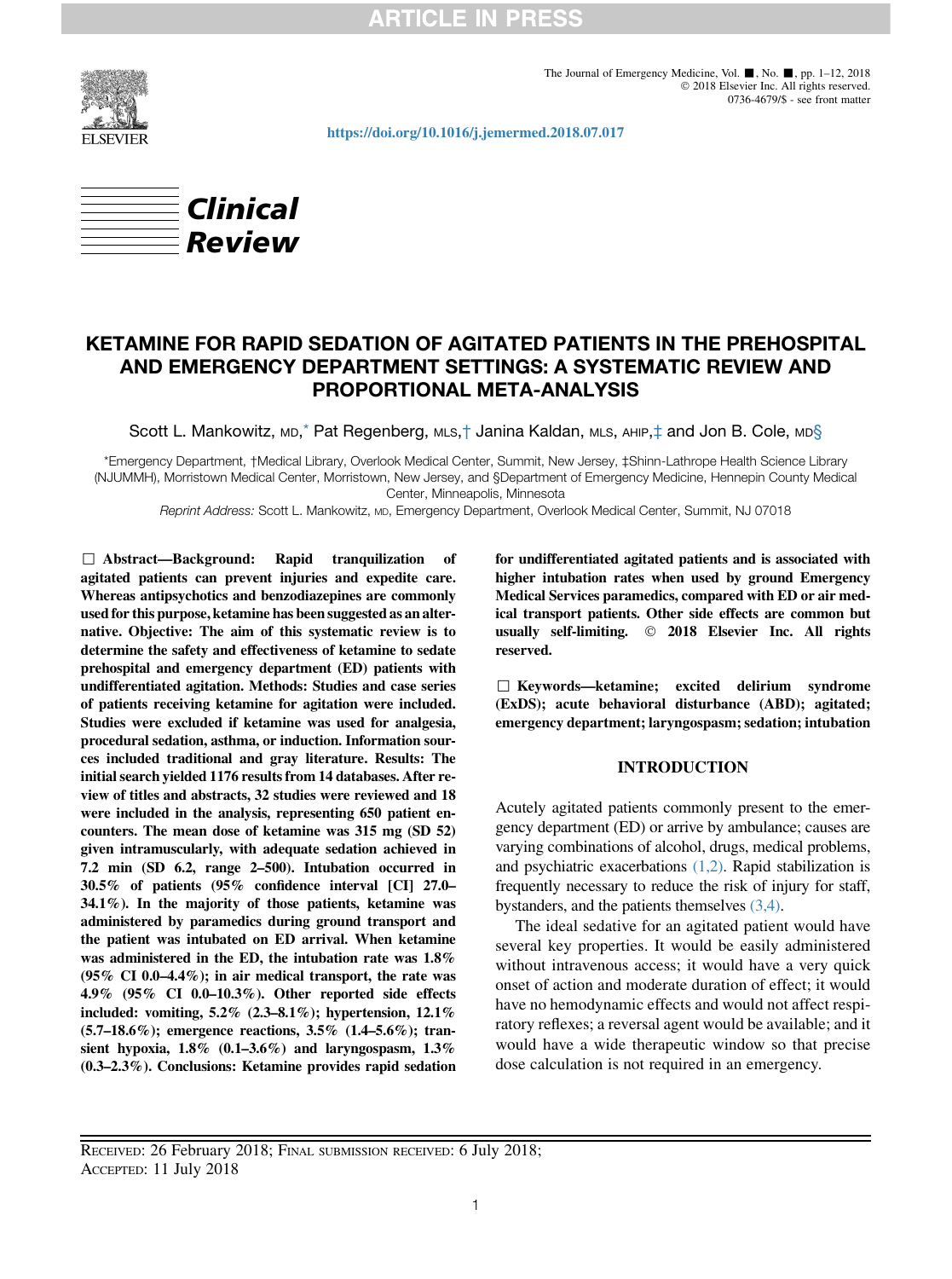**ARTICLE IN PRESS** 

Traditional agents such as benzodiazepines and antipsychotics have several drawbacks. Benzodiazepines potentiate the risk of respiratory failure when combined with alcohol or other central nervous system depressants that the patient may have consumed  $(5)$ . In one study, prehospital midazolam administered for agitation was associated with an intubation rate of 37% [\(6\)](#page-9-0). Butyrophenones, especially haloperidol, are associated with prolongation of the QTc interval  $(7-9)$ . In one study, when parenteral haloperidol was given to agitated patients, it significantly prolonged the QTc 8 h after administration [\(8\).](#page-9-0) Prolonged QTc has been associated with torsades de pointes and sudden cardiac death, although the degree of association is unclear. In two separate studies, haloperidol was associated with a  $4\%$  intubation rate  $(10,11)$ .

Traditional antipsychotics and benzodiazepines have onsets of action in 15–30 min [\(12\)](#page-9-0). Patients with excited delirium syndrome (ExDS, an extreme form of acute behavioral disturbance [ABD]) are prone to develop significant acidosis and are at risk for cardiac dysrhythmias and death [\(13–16\).](#page-9-0) Because this acidosis may develop over the course of a few minutes, the traditional medications may not act quickly enough to have a useful effect [\(17\)](#page-9-0). Ketamine, a drug familiar to many emergency physicians, may provide a better alternative.

Ketamine's physiologic function is achieved through binding a number of receptors, chiefly the N-methyl-Daspartate receptor, but also various opioid receptors and interfering with nitric oxide synthesis [\(18\).](#page-10-0) It can be administered orally, intravenously, intramuscularly, intranasally, or intraosseously. It readily crosses the blood–brain barrier and has a typical onset of action of  $<$  5 min and a duration of 30 min  $(19)$ .

Ketamine has been used for many indications in the ED, including procedural sedation, pain control, local anesthesia, rapid sequence intubation, and as a bronchodilator for treatment of asthma [\(20\).](#page-10-0) It has even been used in the psychiatric ED to treat depression [\(21\).](#page-10-0) In dissociative doses, ketamine causes rapid onset of sedation while preserving airway reflexes, and has been suggested as a primary or secondary agent for the control of agitated patients in the ED. Ketamine causes few hemodynamic changes, even in agitated patients[\(22\)](#page-10-0). Notable side effects include hypersalivation, laryngospasm, emergence agitation, and respiratory depression. Some studies have shown worsening of both positive and negative symptoms in schizophrenic patients who are administered i.v. ketamine, however, these symptoms largely resolve within 2 h, consistent with metabolism and elimination of ketamine [\(23\)](#page-10-0). One small study  $(n = 9)$  reported occasional increases in hallucinations in schizophrenic patients taking haloperidol up to 8–24 h after administration of ketamine [\(24\).](#page-10-0)

There have been many individual studies on using ketamine for sedation of agitated patients in the ED and prehospital setting attesting to its safety and efficacy. In 2017, the American College of Emergency Physicians issued a clinical policy endorsing the use of ketamine, stating "the skill set of emergency physicians [...] make it a reasonable choice when immediate control of an acutely agitated patient is required for patient and/or staff safety.'' However, the policy did go on to state that there is only ''limited literature for guidance'' [\(25\)](#page-10-0).

Though hundreds of articles exist on the use of ketamine in the ED regarding its effectiveness and sideeffect profile for pain and procedural sedation, the medical literature is still relatively sparse regarding the use of ketamine for ABD in the ED [\(26\)](#page-10-0). For example, data on intubation are conflicting; ketamine has been associated with both an increase and a decrease in intubation of patients with ABD  $(10,27)$ . As such, the purpose of this study is to answer this question: In patients with [undifferentiated agitation] who are given [ketamine], what are the common [adverse effects, such as intubation] compared with [natural history of patients who don't get ketamine]?

Of course, this particular question has been asked and answered by many individual studies, but none (to our knowledge) have been able to compare data from different settings. A more nuanced question is: Among [agitated patients] who [receive ketamine], which ones are more likely to [be intubated]?

#### MATERIALS AND METHODS

The Preferred Reporting Items for Systematic Reviews and Meta-Analyses (PRISMA) guidelines were followed in the reporting of this systematic review [\(28,29\)](#page-10-0). We searched 14 databases representing traditional literature as well as gray literature for relevant information sources (see [Table 1\)](#page-2-0).

Gray literature includes reports, conference proceedings, doctoral theses/dissertations, newsletters, technical notes, working papers, white papers, patents, and other literature of sufficient quality to be curated by libraries but not controlled by commercial publishers (i.e., where publishing is not the primary activity of the producing body) [\(30\).](#page-10-0)

Search criteria were defined by first author (SLM) and were expanded and modified by medical librarians (PR and JK). The list of titles and abstracts were reviewed by SLM for appropriateness. Those deemed appropriate were selected by SLM for review. All databases were searched from the earliest possible date of inclusion until May 2018. We used the free-text terms in all databases and in combination with subject headings when thesauri were a component of a database. We imposed no language restrictions. We included papers that contained original research or described case series of patients that received ketamine for treatment of undifferentiated agitation in either the ED or the prehospital setting.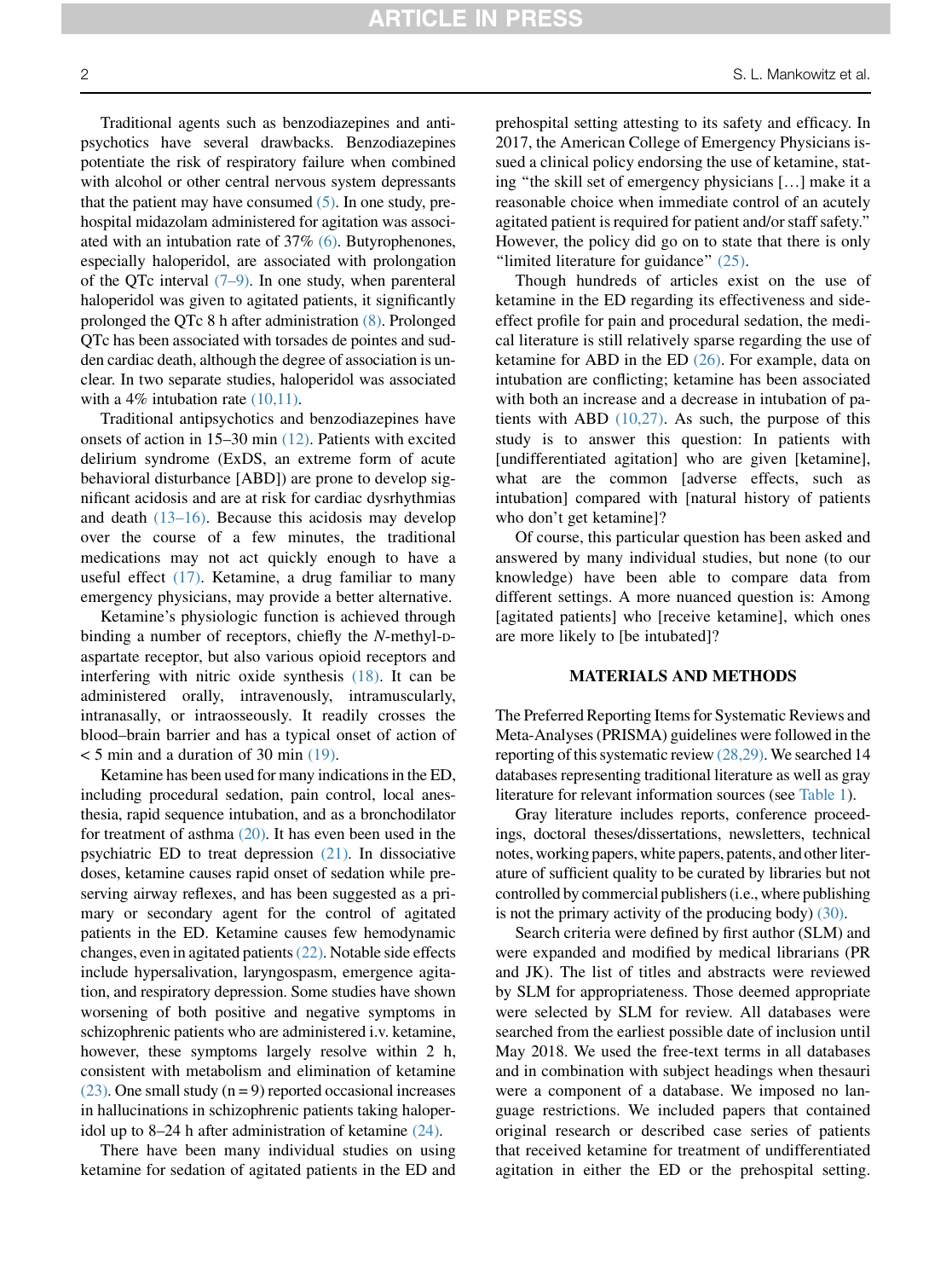<span id="page-2-0"></span>Review articles, letters to the editor, and individual case reports were not included. We excluded studies in which ketamine was used for procedural sedation, pain management, or as a component of rapid sequence intubation. We also specifically excluded studies where the reason for sedation was trauma or another known medical indication. The research methodology was submitted to Prospero (National Institute for Health Research, National Health Service, UK; [https://www.crd.york.ac.uk/](https://www.crd.york.ac.uk/prospero) [prospero,](https://www.crd.york.ac.uk/prospero) ID: 77135). Data were extracted by SLM into

#### Table 1. Search Strategy

| Database                                                                                                              | Year of Onset Search Date Total Papers Selected |          |      |     | Search Strategy                                                                                                                                                                                                                                                                                                                                                                                                                             |
|-----------------------------------------------------------------------------------------------------------------------|-------------------------------------------------|----------|------|-----|---------------------------------------------------------------------------------------------------------------------------------------------------------------------------------------------------------------------------------------------------------------------------------------------------------------------------------------------------------------------------------------------------------------------------------------------|
| PubMed (National Center for<br>Biotechnology Information, National<br>Institutes for Health [NIH],<br>Washington, DC) | 1966                                            | May 2018 | 233  | 17  | (emerg* OR prehosp* OR ambulance)<br>AND (ketamine) AND (delirium OR<br>exds OR abd OR "acute behavioral<br>disturbance" OR agitat*)                                                                                                                                                                                                                                                                                                        |
| Cochrane Library (John Wiley & Sons,<br>Hoboken, NJ)                                                                  | 1992                                            | May 2018 | 18   | 0   | Ketamine                                                                                                                                                                                                                                                                                                                                                                                                                                    |
| Google Scholar (Google, Mountain View, n/a<br>CA)                                                                     |                                                 | Jan 2018 | 44   | 5   | Ketamine AND (agitation OR exds OR<br>delirium OR violent OR dangerous)<br>AND (emergency OR prehospital)                                                                                                                                                                                                                                                                                                                                   |
| Ovid EmBase (Ovid Technologies, New<br>York, NY)                                                                      | 1947                                            | Feb 2018 | 191  | 27  | ((ketamine.mp. OR ketamine/) AND ((exp<br>emergency ward/) OR (exp emergency<br>health service/) OR (prehospital.mp.))<br>AND ((agitation.mp. OR agitation/) OR<br>(violence/OR violence.mp) OR<br>((violen\$ OR agitat\$).mp.) OR (delirium<br>mp. OR delirium/) OR (delirious.mp)))                                                                                                                                                       |
| Cumulative Index of Nursing and Allied<br>Health Literature (CINAHL) (EBSCO<br>Information Services, Ipswitch, MA)    | 1937                                            | Jan 2018 | 127  | 11  | (((MH "Ketamine") OR "ketamine") AND<br>((agitat*) OR (agress*) OR (violen*) OR<br>(disturb*) OR (danger*) OR (combat*)<br>OR (delir*)) AND (((MH "Emergency<br>Service") OR (MH "Emergency<br>Patients") OR (MH "Emergency<br>Medicine") OR (MH "Emergency<br>Treatment") OR (MH "Emergency<br>Care") OR (MH "Emergency Medical<br>Services") OR (MH "Emergencies")<br>OR (MH "Rapid Response Team")) OR<br>("emergency") OR (emergenc*))) |
| ClinicalTrials.gov (National Library of<br>Medicine, Bethesda, MD)                                                    | 2008                                            | May 2018 | 64   | 0   | Ketamine, completed studies with results                                                                                                                                                                                                                                                                                                                                                                                                    |
| Networked Digital Library of Theses and<br>Dissertations (NDLTD, Provo, UT)                                           |                                                 | May 2018 | 60   | 0   | (ketamine) AND (emergency OR violent<br>OR agitated OR excited OR delirium<br>OR exds)                                                                                                                                                                                                                                                                                                                                                      |
| Open Access Thesis and Dissertation<br>(https://oatd.org)                                                             | 1969                                            | May 2018 | 10   | 0   | (ketamine) AND (emergency OR violent<br>OR agitated OR excited OR delirium<br>OR exds)                                                                                                                                                                                                                                                                                                                                                      |
| Open Gray (Institut de l'Information<br>Scientifique et Technique,<br>Vandoeuvre-lès-Nancy, France)                   | 1980                                            | Jan 2018 | 3    | 0   | (ketamine) AND (emergency OR violent<br>OR agitated OR excited OR delirium<br>OR exds)                                                                                                                                                                                                                                                                                                                                                      |
| National Institutes of Health Research<br>Portfolio Online Reporting Tools (NIH<br>RePORT) (NIH, Bethesda, MD)        | 1985                                            | May 2018 | 0    | 0   | Ketamine                                                                                                                                                                                                                                                                                                                                                                                                                                    |
| <b>American Doctoral Dissertations</b><br>(EBSCO Information Services,<br>Ipswitch, MA)                               | 1902                                            | May 2018 | 41   | 0   | Ketamine                                                                                                                                                                                                                                                                                                                                                                                                                                    |
| Academic Search Premier (EBSCO<br>Information Services, Ipswitch, MA)                                                 | 1911                                            | Feb 2018 | n/a  | n/a | n/a                                                                                                                                                                                                                                                                                                                                                                                                                                         |
| Prospero (University of York, York, UK)                                                                               | 2011                                            | May 2017 | 9    | 0   | Ketamine, review completed, published                                                                                                                                                                                                                                                                                                                                                                                                       |
| Open Thesis (https://openthesis.org)                                                                                  | 2007                                            | Jan 2018 | 376  | 0   | (ketamine) AND (emergency OR violent<br>OR agitated OR excited OR delirium<br>OR exds)                                                                                                                                                                                                                                                                                                                                                      |
| Total references from original search                                                                                 |                                                 |          | 1176 |     |                                                                                                                                                                                                                                                                                                                                                                                                                                             |

Databases were searched from the earliest available datum until the date of the search. Google Scholar uses Google's proprietary algorithm, and does not limit its data by publication date. The results from Academic Search Premier were automatically combined with CI-NAHL, and not reported separately. Search strategies vary from database to database based on the characteristics of the database itself. For example, Prospero, ADD, NIH RePORT, and [ClinicalTrials.gov](http://ClinicalTrials.gov) are relatively smaller databases, and only the keyword ''ketamine'' was used as a primary search, and the study titles were reviewed manually. After all primary sources were reviewed and duplicates removed, we reviewed the bibliographies of the selected papers to find any other relevant studies.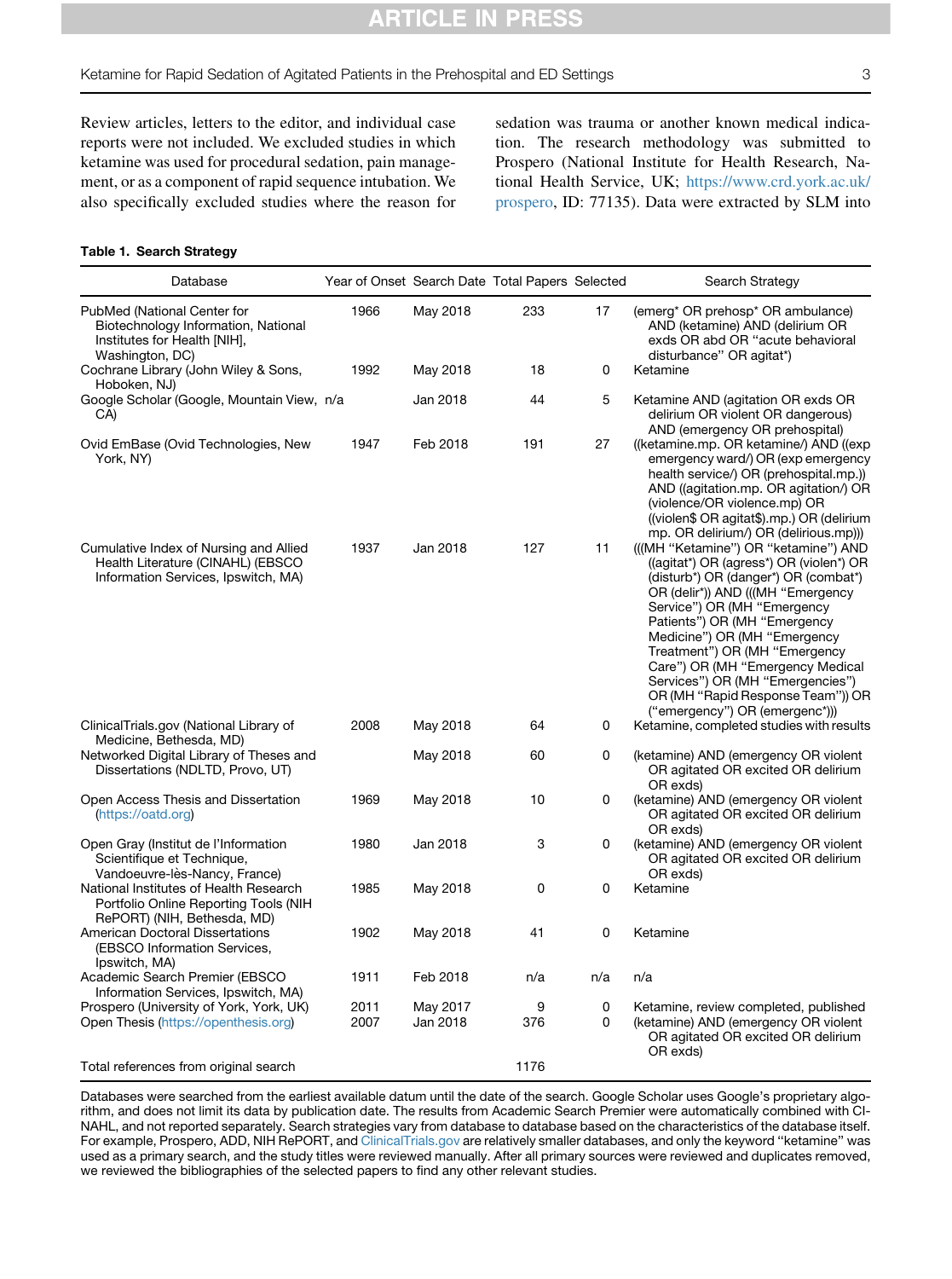Google Docs Sheet (Google, Mountain View, CA). In cases where data of interest were missing, we reached out to original authors by e-mail to complete the data abstraction. The length of follow-up was determined by the authors of the original studies, typically from initial presentation to ED disposition.

#### Participants, Interventions, Comparisons and Outcomes

Participants.We included studies whose participants presented with undifferentiated agitation and were evaluated by emergency physicians or by paramedics and were given ketamine for sedation. By necessity, this includes many patients who were ultimately diagnosed with treatable pathology (such as hyperthyroidism or hypoglycemia), but who were so agitated at the time of presentation that situational control preceded a thorough diagnostic work-up.

Interventions.Interventions included intravenous or intramuscular ketamine.

Comparisons. In our review, there were very few comparators available. Some studies used antipsychotics and benzodiazepines, but most were observational studies.

Outcomes.Outcomes studied were: 1) time to sedation; 2) requirement for additional sedation; 3) need for intubation by Emergency Medical Services (EMS); 4) need for intubation for nonairway issues; 5) need for intubation in the ED; 6) vomiting; 7) hypertension; 8) emergence reactions; 9) hypoxia; 10) hypersalivation; 11) laryngospasm; 12) disposition; 13) discharge diagnosis; 14) demographics (age, sex).

#### Study Quality

Studies were evaluated by SLM using the Methodological Index for Non-Randomized Studies (MINORS), a validated 14-point scale that accounts for selection, outcome, and endpoints of nonrandomized studies [\(Table 2](#page-4-0)) [\(10,27,31–47\).](#page-9-0)

Due to the lack of randomized controlled studies on this topic, a traditional meta-analysis could not be undertaken. There are many potential reasons why the best available evidence may come from observational reports instead of a randomized controlled study, including feasibility, affordability, safety, ethics, and others [\(52,53\)](#page-10-0). El Dib et al. suggested the term ''proportional meta-analysis'' for the procedure of combining nonrandomized studies when randomized studies are unavailable [\(54\).](#page-10-0) According to Murad et al., ''Quantitative analysis of non-comparative series does not produce relative association measures such as [odds ratios] or relative risks but can provide estimates

of prevalence or event rates in the form of a proportion'' [\(55\)](#page-10-0). In our study, we used a random-effects model to study proportions because we believe that the heterogeneity observed is more likely due to differences in the populations sampled than to sampling error.

#### Summary Measures

For each endpoint, the occurrence rate (pooled proportion) and 95% confidence interval were calculated. Not all of the papers included all of the listed endpoints; hence, the denominators for each measure are different. Papers lacking a majority of these data were excluded. Continuous variables were combined to calculate mean, standard deviation, and range. When standard deviation was not available, it was computed from interquartile ranges in the method of Hozo et al. [\(56\).](#page-10-0) The risk of intubation from each study was calculated using a randomeffects model and a Forest plot was generated. To assess for publication bias, a funnel plot was created using logodds (logit) compared with the standard error of the mean. Both of these diagrams were constructed using R (Version 3.4.3; The R Project, Free Software Foundation, Boston, MA). The authors received no funding support for this review.

#### RESULTS

The combined searches yielded 1176 hits ([Table 1](#page-2-0)), of which 1116 were excluded. The remaining 60 were culled for duplicate hits, and 32 unique information sources were identified, including 25 published articles and seven posters/abstracts that were presented at national meetings. No relevant clinical trial or thesis or dissertation was found. We did not deliberately exclude non-English language articles; however, none were found. Only one of the seven poster/abstracts contained sufficient information for inclusion in the qualitative summary. When the bibliographies of the 25 articles were reviewed, one additional published paper was identified. Personal communication with authors also revealed another paper. After review of all papers, 10 were excluded because they lacked sufficient information for analysis, leaving 18 papers for abstraction [\(Figure 1,](#page-6-0) [Table 2\)](#page-4-0).

## Demographics and Clinical Settings in Which Ketamine was Administered

Data were abstracted from 18 studies reflecting 650 patient encounters. In four studies, the ketamine was given in the ED  $(n = 110)$ ; in three, it was given during air medical transport (AMT,  $n = 61$ ); and in the remainder, it was administered by paramedics during EMS ground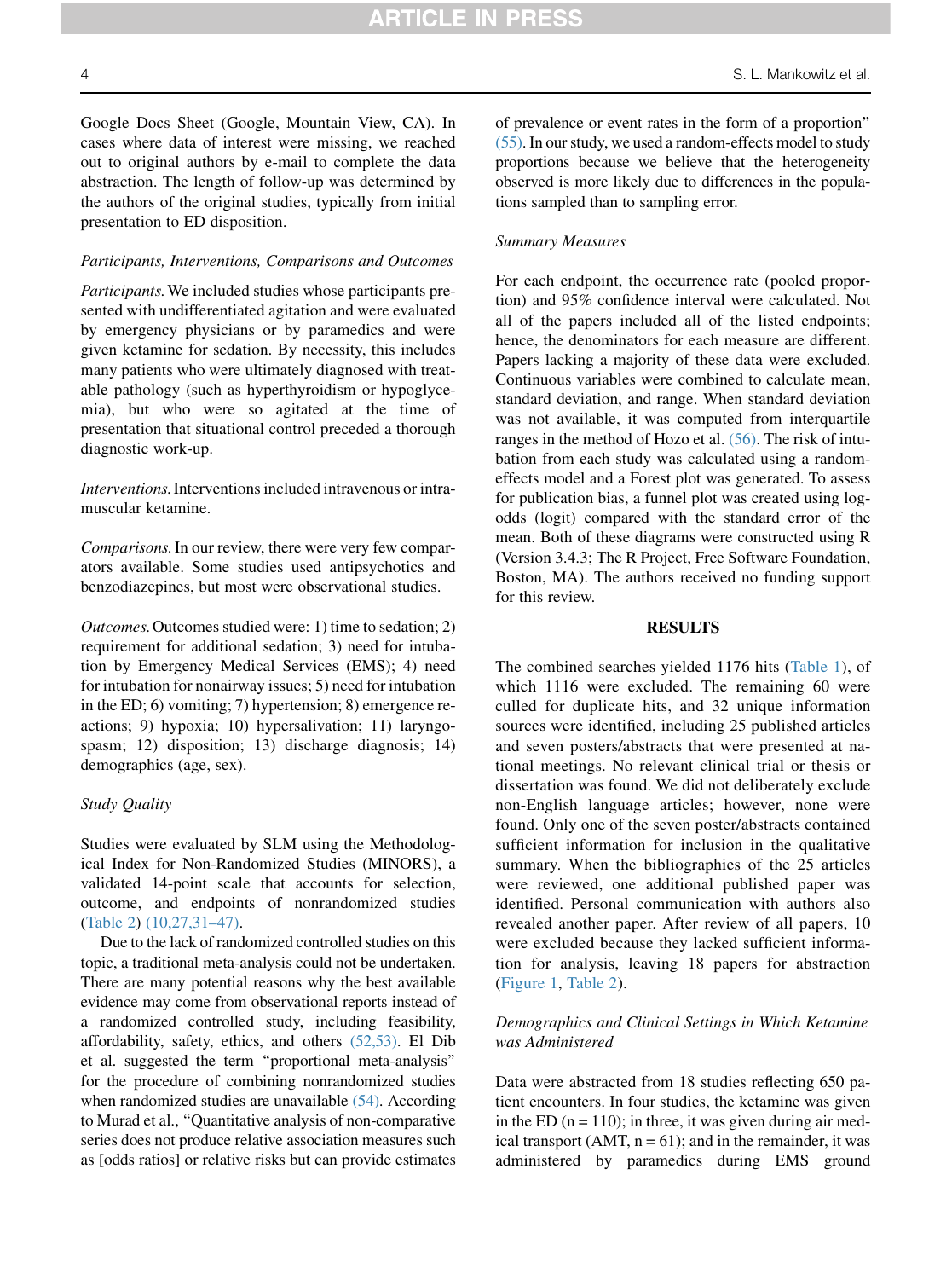# **ARTICLE IN PRESS**

## <span id="page-4-0"></span>Ketamine for Rapid Sedation of Agitated Patients in the Prehospital and ED Settings **Fig. 2016** 5

## Table 2. Evidentiary Table

| Citation (First Author, Year) | n   | Setting    | Comments                                                                                                                                                                                                                                                                                                                                                                                                                                                                                                                                                         | <b>MINORS</b>  |
|-------------------------------|-----|------------|------------------------------------------------------------------------------------------------------------------------------------------------------------------------------------------------------------------------------------------------------------------------------------------------------------------------------------------------------------------------------------------------------------------------------------------------------------------------------------------------------------------------------------------------------------------|----------------|
| Burnett, 2012 (34)            | 13  | <b>EMS</b> | Thirteen agitated patients were given 5 mg/kg ketamine IM for chemical<br>restraint by paramedics. Patients were followed through their ED stay. All<br>EMS records reviewed. One ED record missing. Paramedics received<br>formal education on Excited Delirium Syndrome (ExDS). Richmond                                                                                                                                                                                                                                                                       | 10             |
| Burnett, 2015 (40)            | 49  | <b>EMS</b> | Agitation Sedation Scale (RASS) used to quantify sedation.<br>Fifty-one consecutive agitated patients were given ketamine by EMS for<br>chemical restraint. Two were excluded due to missing data. Of those,<br>29% were intubated during their ED stay. Higher doses of ketamine were<br>associated with greater likelihood of admission.                                                                                                                                                                                                                       | 13             |
| Burnett, 2015 (48)            | 110 | EMS        | Retrospective chart review of 55 patients receiving prehospital ketamine<br>compared with haloperidol for chemical restraint. On-scene time was<br>similar between 2 groups (17.6 vs. 18.2 mins). This study did not have<br>enough data to be included in the meta-analysis.                                                                                                                                                                                                                                                                                    | n/a            |
| Cole, 2016 (10)               | 146 | <b>EMS</b> | This was a 12-month prospective crossover study of urban EMS providers.<br>During the first 6 months of the study, agitated patients were given 10 mg<br>i.m. haloperidol. During the second 6 months, the drug was changed to<br>5 mg/kg i.m. ketamine. Ketamine patients were sedated much more<br>quickly (5 vs. 17 min), however, complications were much more common<br>in the ketamine group. Hypersalivation 38%; vomiting 9%; emergence                                                                                                                  | 14             |
| Cole, 2018 (41)               | 49  | <b>EMS</b> | 10%; intubation 39%.<br>A total of 158 patients were given prehospital ketamine for agitation. Of<br>those, 56 were brought to the study hospital and 7 were excluded for<br>technical reasons, leaving 49 for evaluation. Patients received an average<br>of 4.9 mg/kg i.m. ketamine, resulting in sedation in 4.2 min. Fifty-seven<br>percent of patients were intubated when they reached the ED. Of the 7<br>patients who required additional sedative after ketamine, all 7 were<br>intubated when they reached the ED. One patient died of septic shock on | 14             |
| Gangathimmaiah, 2017 (32)     | 21  | AMT        | hospital day 27, unlikely related to ketamine.<br>Intravenous ketamine was used to sedate 21 patients for air medical<br>transport. Of these, 3 were intubated for persistent agitation, not due to<br>an airway issue. One patient had transient hypoxia, which resolved. None<br>had vomiting. Of the 9 patients who developed hypertension, 2 were<br>treated. One had salivation, which resolved. Most patients were put on                                                                                                                                  | 11             |
| Ho, 2013 (47)                 | 2   | <b>EMS</b> | ketamine infusions lasting an average of 120 min.<br>Case series of 2 agitated, intoxicated patients who were sedated with<br>prehospital ketamine. Both patients were intubated in the ED due to<br>severe metabolic acidosis, not due to airway compromise. There were no                                                                                                                                                                                                                                                                                      | $\overline{7}$ |
| Hollis, 2017 (42)             | 38  | EMS        | adverse effects of ketamine reported.<br>Observational study of 38 patients given prehospital ketamine for sedation<br>of agitation. Of these, 7 were intubated in the ED, but authors believe that<br>they would have been intubated for reasons other than ketamine.                                                                                                                                                                                                                                                                                           | 9              |
| Hopper, 2015 (35)             | 32  | ED         | Observational study of 32 ED visits (representing 27 unique patients) who<br>received ketamine either i.m. or i.v. in the ED for agitation. No hypoxia or<br>emergence noted. There were no intubations (e-mail from Mike Wilson to<br>me, 12/13/2017)                                                                                                                                                                                                                                                                                                           | 8              |
| Isbister, 2016 (36)           | 49  | ED         | Ketamine was used as a second-line agent in 49 agitated patients who had<br>already failed treatment with two doses of 10 mg i.m. droperidol in the ED.                                                                                                                                                                                                                                                                                                                                                                                                          | 14             |
| Iwanicki, 2014 (43)           | 35  | <b>EMS</b> | Very few adverse effects. No intubations.<br>Poster presentation at North American Congress of Clinical Toxicology,<br>2014. Retrospective study of 35 patients who received prehospital<br>ketamine, with 32 of 35 having acute intoxication with various<br>substances. Half of the intoxicated patients were intubated, but no<br>mention is made of the other 3. There were no episodes of laryngospasm<br>or emergence.                                                                                                                                     | 8              |
| Keseg, 2015 (37)              | 35  | <b>EMS</b> | Observational study of 35 patients who received prehospital ketamine for<br>chemical restraint. Of those, 8 were intubated, although one of those was<br>for head trauma.                                                                                                                                                                                                                                                                                                                                                                                        | 10             |
| Kowalski, 2017 (44)           | 5   | ED         | Case series of patients who received ketamine in the ED for agitation. No                                                                                                                                                                                                                                                                                                                                                                                                                                                                                        | 7              |
| Le Cong, 2012 (49)            | 18  | AMT        | adverse events seen.<br>Intravenous ketamine was used to sedate 18 psychiatric patients during air<br>medical transport. Ketamine doses were small and almost always in<br>conjunction with benzodiazepine. No patients were intubated and no<br>adverse drug-related outcomes were seen during the 72-h follow-up.                                                                                                                                                                                                                                              | 11             |

(*Continued*)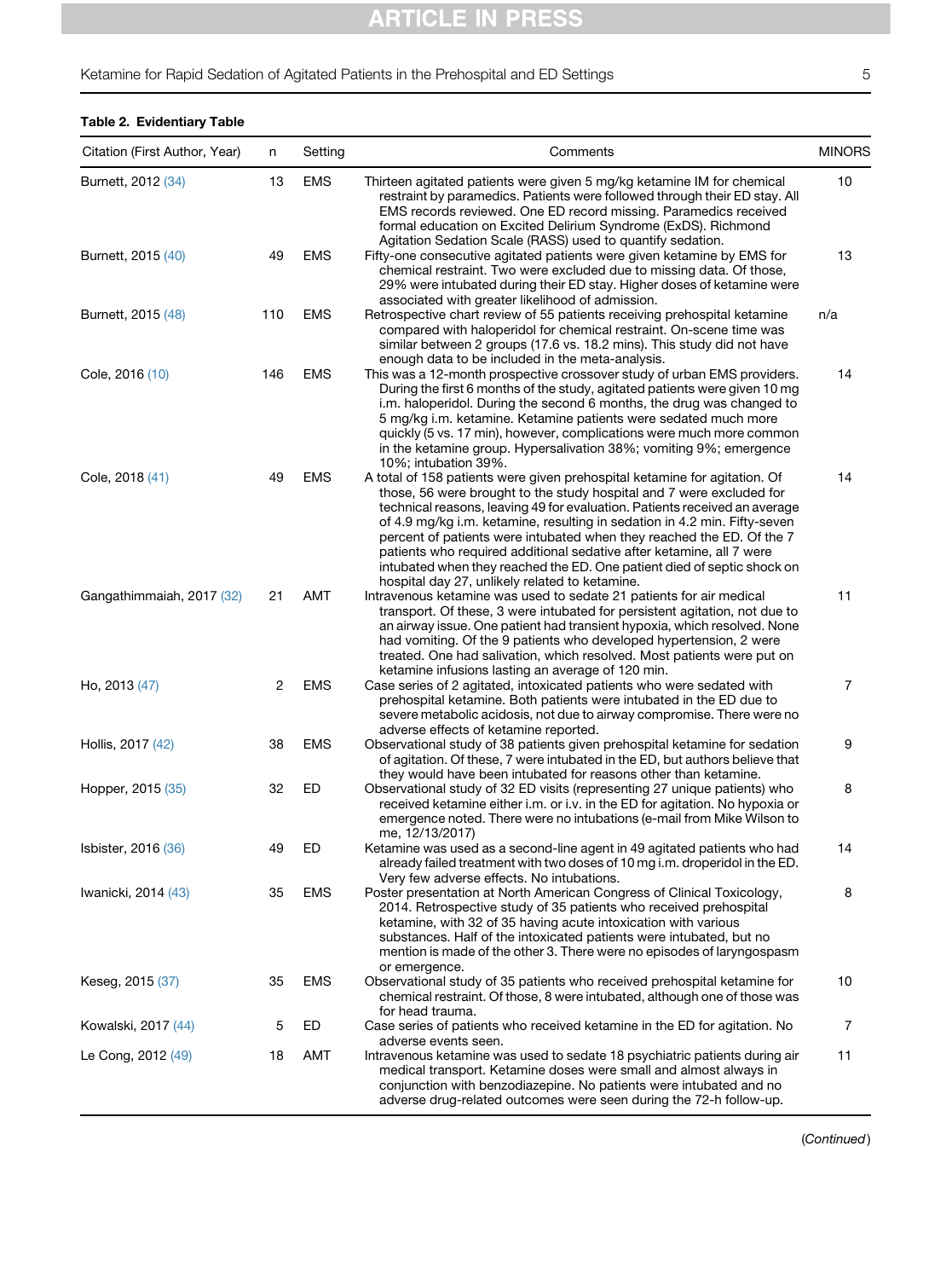### Table 2. Continued

| Citation (First Author, Year) | n   | Setting    | Comments                                                                                                                                                                                                                                                                                                                                                                                                                                                                                                                                    | <b>MINORS</b> |
|-------------------------------|-----|------------|---------------------------------------------------------------------------------------------------------------------------------------------------------------------------------------------------------------------------------------------------------------------------------------------------------------------------------------------------------------------------------------------------------------------------------------------------------------------------------------------------------------------------------------------|---------------|
| Le Cong, 2015 (27)            | 653 | <b>AMT</b> | Retrospective review of air medical transport service prior to and after<br>implementation of a ketamine protocol for mental health patients. In this<br>9-year study, the overall rate of intubation was 2.3%. This study was not<br>included in the analysis because it did not include individual chart review<br>and it is not clear what percentage of patients actually received ketamine.                                                                                                                                            | n/a           |
| Meleamed, 2007 (50)           | 5   | Mil        | Military study of 18 combative trauma patients. Of those, 5 got ketamine.<br>This paper was not included in the analysis because the primary reason<br>for administration of ketamine was trauma agitation, not purely behavioral<br>agitation. In this series, there was significant comorbidity. Of the 5 who<br>received ketamine, 1 had a traumatic brain injury, 2 were hypotensive, 1<br>was intubated, and 1 died.                                                                                                                   | n/a           |
| Olives, 2016 (45)             | 135 | <b>EMS</b> | Observational study of 135 cases where prehospital ketamine was given for<br>agitation. Of those, 85 were intubated and 2 died. Four of the 85<br>intubations were undertaken by EMS; the remainder in the ED. Both<br>patients who died had postmortem diagnoses unrelated to ketamine.<br>Male gender and late-night arrival to the ED were independent predictors<br>of intubation. Authors speculate this may be because resources to<br>monitor patients are scarcer at night and that agitated men pose greater<br>threat than women. | 12            |
| Parsch, 2017 (33)             | 22  | <b>AMT</b> | Crossover study of implementation of a ketamine protocol for transport of<br>agitated patients (mostly by air). Prior to protocol, 36% of patients were<br>intubated. After protocol, only 7% were intubated. Ketamine was given<br>mostly i.v., and all patients were premedicated with benzodiazepine or<br>antipsychotic. Only patients enrolled after the protocol were used in the<br>analysis.                                                                                                                                        | 10            |
| Riddell, 2017 (46)            | 24  | <b>ED</b>  | Observational study where protocol allowed emergency physicians to<br>choose among benzodiazepines, ketamine, and haloperidol for chemical<br>restraint of agitated patients. Mean time to sedation was much less with<br>ketamine (7 vs. 15 min). Two of 24 patients were intubated, but reasons<br>are not given.                                                                                                                                                                                                                         | 14            |
| Scaggs, 2016 (38)             | 7   | <b>EMS</b> | Case series of 7 patients given ketamine by EMS. There were no intubations<br>and very few adverse effects.                                                                                                                                                                                                                                                                                                                                                                                                                                 | 9             |
| Scheppke, 2014 (39)           | 52  | <b>EMS</b> | Observational study of 52 patients given ketamine by EMS for agitated<br>patients. Of these, only 2 were intubated by EMS. Hospital follow-up was<br>not provided.                                                                                                                                                                                                                                                                                                                                                                          | 11            |
| Svenson, 2007 (51)            | 40  | <b>AMT</b> | Observational study of 40 patients who received ketamine in aeromedical<br>transport. Indications for sedation included trauma, burns, cardiac, and<br>other medical issues, but no preponderance of psychiatric patients. This<br>study was not included in the analysis because sedation was given for<br>many reasons other than agitation.                                                                                                                                                                                              | n/a           |

EMS = Emergency Medical Services (ground); IM = intramuscular; ED = emergency department; AMT = air medical transport; Mil = military; MINORS = Methodological Index for Non-Randomized Studies. Setting indicates where the ketamine was administered.

transport ( $n = 479$ ). Patients were predominantly male, 67.6% (95% CI: 60.9–74.2%), and had an average age of 33 years (range 14–86).

#### Dosage

When patient weight is available, ketamine dosing is shown as mg/kg. In the prehospital setting, the weight is often unknown, and only the total dose is reported. The mean dose of intramuscular (i.m.) ketamine was 315 mg (SD 52, range 30–630 mg), or 4.9 mg/kg (SD 2.4, range 1.0–7.4) [\(10,34–45,57\)](#page-9-0). Mean i.v. bolus dosing was 150 mg (SD 46, range 30–400), or 0.94 mg/kg (SD 0.74, range 0.31–2.79) [\(27,32,33,35,37,42,46\)](#page-10-0). Many patients undergoing air medical transport also received an infusion of ketamine at a rate of 0.5–1 mg/kg/h.

Effectiveness of Ketamine, Including Time to Adequate Sedation and Need for Rescue Sedation

Mean time from ketamine administration to sedation was 7.21 min (SD 4.89; range 2–500), with 68.5% (95% CI: 61.7%–75.3%) achieving sedation within 5 min [\(10,34,36,38,39,41,44,46\).](#page-9-0)

Whereas most patients were adequately sedated with a single dose of ketamine, 24.4% (95% CI: 20.5–28.3%) of patients required further sedation with benzodiazepines, antipsychotics, or additional ketamine [\(10,27,34–38,41,43–47\)](#page-9-0).

### Adverse Effects

Side effects of ketamine were relatively common. Vomiting was seen in 5.3% (95% CI: 2.4–8.2%), hypertension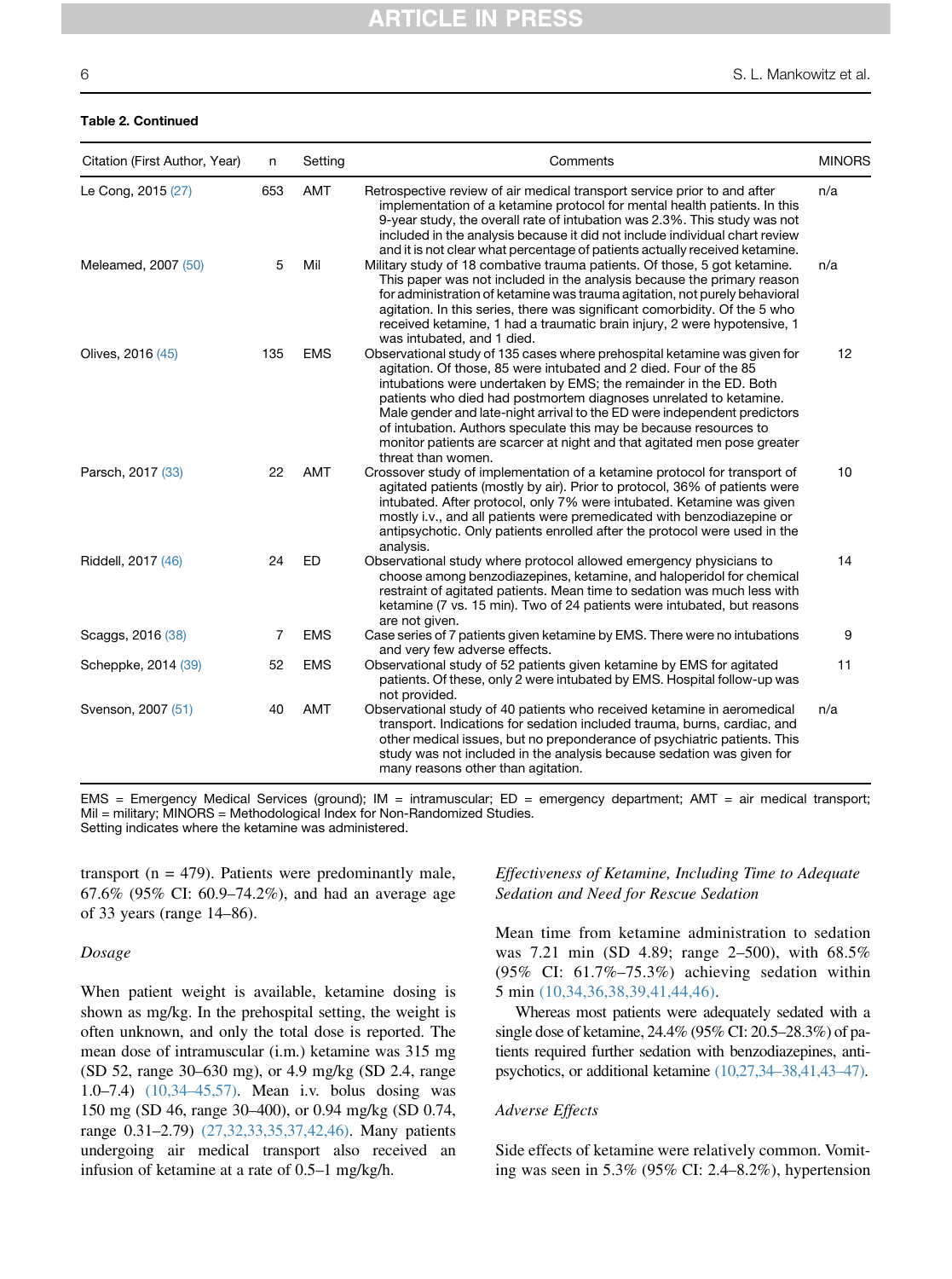<span id="page-6-0"></span>

Figure 1. Database search methodology.

in 12.4% (95% CI: 5.8–18.9%), emergence delirium (also called recovery agitation) in 4.0% (95% CI: 1.3–6.7%), and transient hypoxia in 1.8% (95% CI: 0.1–3.6%). In these cases, the side effects were treated with reassurance or with additional medication. Laryngospasm was seen in 1.3% (95% CI: 0.3–2.3%), was usually transient, and was most commonly treated with bag-valve-mask ventilation. Hypersalivation was fairly common in 19.0% (95% CI: 13.1–25.0%) and was usually treated with suctioning. Antimuscarinic drugs (atropine, glycopyrrolate) were rarely used (Table 3).

#### Endotracheal Intubation

Overall, 197 of 645 patients required intubation after receiving ketamine, representing 30.5% (95% CI: 27.0– 34.1%) of the total cohort. The indications for intubation were not always related to ketamine. Other reported reasons included cardiac arrest, head injury, and continued agitation. In 24.7% (95% CI: 21.3–28.2%) of patients, the reason for intubation was given as airway protection. The likelihood of eventual intubation is strongly correlated with the setting in which the ketamine is administered. Among patients who received ketamine by ground transport, 40.4% (95% CI: 36.0–44.8%) were intubated either in the field or upon arrival to the ED. In the cohort of patients who received ketamine for air medical transport, the intubation rate was 4.9% (95% CI: 0.0–

Table 3. Ketamine Side Effects

| Observation                  | Number  | Percent (95% CI)   |
|------------------------------|---------|--------------------|
| Laryngospasm                 | 6/463   | $1.3\%$ (0.3-2.3%) |
| Hypoxia (not intubated)      | 4/220   | $1.8\%$ (0.1-3.6%) |
| Vomiting                     | 12/230  | $5.2\%$ (2.3-8.1%) |
| Emergence                    | 10/286  | $3.5\%$ (1.4-5.6%) |
| Hypertension                 | 12/99   | 12.1% (5.7-18.6%)  |
| Hypersalivation              | 32/170  | 18.8% (12.9-24.7%) |
| Required additional sedation | 114/467 | 24.4% (20.5-28.3%) |

CI = confidence interval.

Note that not all studies reported each side effect.

10.3%). Patients who were given ketamine in the ED were intubated 1.8% (95% CI: 0.0–4.4%) of the time. The difference in intubation rates was compared using chi-squared test and was found to be statistically significant ( $p < 0.00001$ ) ([Table 4\)](#page-7-0).

#### Diagnoses and Disposition

When ED disposition was available, roughly half the patients who were given ketamine were admitted to a medical floor or intensive care unit. The remainder was evenly split between psychiatric admissions and discharges to home. When a final diagnosis was available, the majority of patients had psychiatric diagnoses with or without substance abuse. Less than 10% ultimately had a medical diagnosis ([Table 5\)](#page-7-0).

#### DISCUSSION

Administration of ketamine is highly associated with intubation, far more than other sedative agents. Cole et al. compared prehospital ketamine with haloperidol, and found the intubation rate was 39% for ketamine vs. 4% for haloperidol [\(10\).](#page-9-0) In another study, presented as an abstract, Hibbs et al. showed that patients were more likely to be intubated when they were sedated with ketamine in the ED than with olanzapine  $(4\% \text{ vs. } 0\%)$   $(58)$ . However, in one study on air-medical transport, a ketamine sedation protocol reduced the likelihood of inflight intubation from 3.5% prior to the protocol to 2.3% afterwards [\(27\)](#page-10-0).

Existing literature does not completely characterize these heterogeneous agitated patients, however, a review of the final discharge diagnoses of patients given prehospital ketamine for agitation reveals traumatic intracranial hemorrhage, penetrating trauma of the head and neck, septic shock, and profound metabolic derangements; all patients were appropriately intubated. The differences observed in intubation rates based on their environments (AMT, EMS, ED) may, in fact, be differences in the patients themselves. Patients in the ED, or awaiting AMT for a psychiatric illness, have already tolerated transport to the ED and, in many cases, establishment of i.v. access or several doses of other sedatives. When comparing and contrasting these patients with acutely undifferentiated, intoxicated, violent patients engaged with the general public or law enforcement, it is not surprising that their final diagnoses, and as such, the percentage needing intubation, vary. Regardless of the reason, when EMS transports a dissociated patient who only moments ago was agitated, aggressive, and violent in the field and is now unresponsive, many emergency physicians will opt for intubation.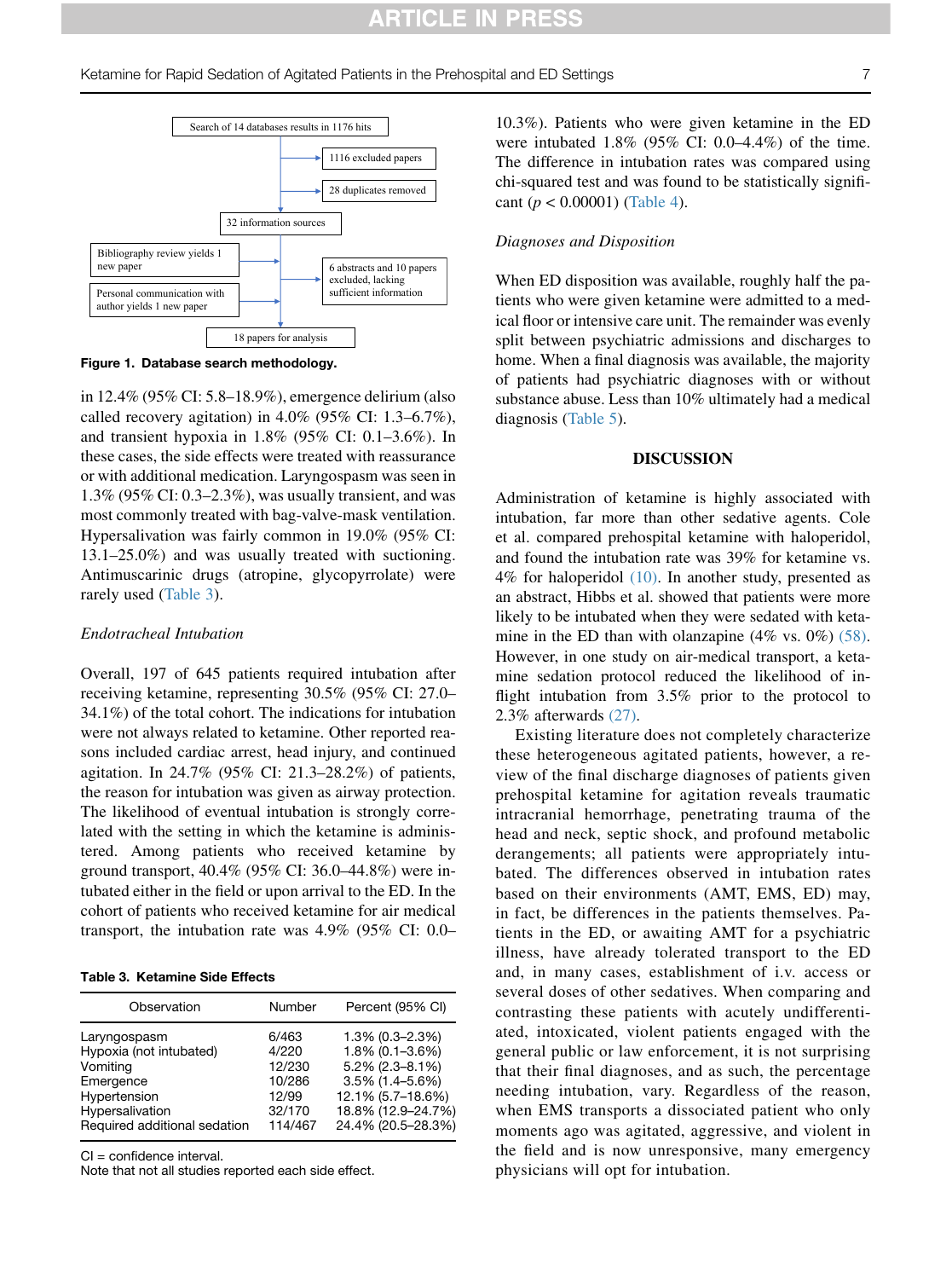#### <span id="page-7-0"></span>Table 4. Intubation Rates Among Patients Given Ketamine for Agitation

| <b>Study</b>                                                                                                                                                                                                                                                                                                                                                    | <b>Intubated Total</b>                                                 |                                                                                                       | Proportion                         | Weight<br>95%-CI (random)                                                                                                                                                                                                                                                                                                                                                                                                                                              |
|-----------------------------------------------------------------------------------------------------------------------------------------------------------------------------------------------------------------------------------------------------------------------------------------------------------------------------------------------------------------|------------------------------------------------------------------------|-------------------------------------------------------------------------------------------------------|------------------------------------|------------------------------------------------------------------------------------------------------------------------------------------------------------------------------------------------------------------------------------------------------------------------------------------------------------------------------------------------------------------------------------------------------------------------------------------------------------------------|
| <b>Setting: AMT</b><br><b>Cong 2015</b><br>Gangathimmaiah 2017<br>Parsch 2017<br>Subtotal<br>Random effects model<br>Heterogeneity: $I^2 = 23\%$ , $p = 0.27$                                                                                                                                                                                                   | 0<br>3<br>O                                                            | 18<br>21<br>22<br>61                                                                                  |                                    | $0.00$ $[0.00; 0.19]$<br>3.0%<br>$0.14$ $[0.03; 0.36]$<br>6.4%<br>3.0%<br>$0.00$ $[0.00; 0.15]$<br>$0.09$ [0.03; 0.22]<br>$0.07$ [0.02; 0.23]<br>12.3%                                                                                                                                                                                                                                                                                                                 |
| <b>Setting: ED</b><br>Hopper 2015<br>Isbister 2016<br>Kowalski 2017<br>Riddell 2017<br><b>Subtotal</b><br>Random effects model<br>Heterogeneity: $I^2 = 0\%$ , $p = 0.41$                                                                                                                                                                                       | 0<br>0<br>0<br>$\overline{c}$                                          | 32<br>49<br>5<br>23<br>109                                                                            | $\Leftarrow$<br>⇔                  | $0.00$ $[0.00; 0.11]$<br>3.0%<br>$0.00$ $[0.00; 0.07]$<br>3.0%<br>$0.00$ $[0.00; 0.52]$<br>2.8%<br>$0.09$ $[0.01; 0.28]$<br>5.8%<br>$0.05$ [0.02; 0.13]<br>$0.05$ [0.02; 0.13]<br>14.6%                                                                                                                                                                                                                                                                                |
| <b>Setting: EMS</b><br>Burnett 2012<br>Burnett 2015<br><b>Cole 2016</b><br><b>Cole 2017</b><br>Ho 2013<br>Hollis 2017<br>Iwanicki 2014<br>Keseg 2014<br>Olives 2016<br>Scaggs 2016<br>Schepke 2015<br>Subtotal<br>Random effects model<br>Heterogeneity: $I^2 = 84\%$ , $p < 0.01$<br>Total<br>Random effects model<br>Heterogeneity: $I^2 = 84\%$ , $p < 0.01$ | 2<br>14<br>25<br>28<br>2<br>10<br>16<br>8<br>85<br>0<br>$\overline{2}$ | 12<br>49<br>64<br>49<br>$\overline{2}$<br>38<br>32<br>35<br>135<br>$\overline{7}$<br>52<br>475<br>645 | 0.6<br>0.8<br>0.2<br>0.4<br>1<br>0 | $0.17$ $[0.02; 0.48]$<br>5.6%<br>8.0%<br>$0.29$ [0.17; 0.43]<br>8.3%<br>$0.39$ $[0.27; 0.52]$<br>$0.57$ [0.42; 0.71]<br>8.1%<br>2.7%<br>1.00 [0.16; 1.00]<br>7.8%<br>$0.26$ [0.13; 0.43]<br>7.8%<br>$0.50$ [0.32; 0.68]<br>7.6%<br>$0.23$ [0.10; 0.40]<br>$0.63$ [0.54; 0.71]<br>8.5%<br>2.9%<br>$0.00$ $[0.00; 0.41]$<br>5.9%<br>$0.04$ $[0.00; 0.13]$<br>$0.45$ [0.40; 0.50]<br>$0.34$ [0.22; 0.47]<br>73.1%<br>$0.41$ [0.36; 0.45]<br>$0.21$ [0.13; 0.32]<br>100.0% |

CI = confidence interval; AMT = air medical transport; ED = emergency department; EMS = Emergency Medical Services (prehospital).

Dosing

In general, i.v. ketamine provides the most reliable and fastest onset of action, but establishing an i.v. line in an agitated patient can be challenging. Some have recommended the intranasal route as being safer, as it avoids using sharps[\(59\).](#page-10-0)

Some authors have posited that higher doses of ketamine are associated with an increased frequency of intubation [\(35,40,60\).](#page-10-0) Whereas sedative-hypnotics and

| Table 5. Diagnosis and Disposition of Patients Receiving |
|----------------------------------------------------------|
| Ketamine                                                 |

|                                                                                                                                                                                  | Number                            | Mean (95% CI)                                                                                                                  |
|----------------------------------------------------------------------------------------------------------------------------------------------------------------------------------|-----------------------------------|--------------------------------------------------------------------------------------------------------------------------------|
| Diagnosis ( $n = 151$ )<br>Psychiatric<br>Substance abuse<br>Medical<br>Disposition ( $n = 209$ )<br>Home/jail/outpatient facility<br>Psychiatric inpatient<br>Medical inpatient | 77<br>61<br>13<br>48<br>48<br>113 | 51.0% (43.0-59.0%)<br>40.4% (32.6-48.2%)<br>8.6% (4.1-13.1%)<br>23.0% (17.3-28.7%)<br>23.0% (17.3-28.7%)<br>54.1% (47.3-60.8%) |

CI = confidence interval.

opioids clearly have a dose–response relationship with respiratory depression, published pharmacologic literature suggests this is not the case for ketamine. Ketamine causes sedation by inducing dissociation (a state of disconnection from the outside world with preserved respiratory reflexes) via disconnection of the thalamocortical and limbic systems [\(18\)](#page-10-0). Dissociation does not seem to be dose related, rather, it is a threshold effect that is either present or absent [\(26\)](#page-10-0). Once dissociated, a patient cannot be ''more dissociated.'' This existing literature, however, examines predominantly patients undergoing anesthesia or procedural sedation, and not the patients with undifferentiated agitation in our review. Literature on agitated patients is mixed; Burnett et al. reported a retrospective analysis of agitated patients who were intubated and received a mean dose of 6.2 mg/kg of i.m. ketamine  $(n = 14)$ , compared with 4.9 mg/kg for those not intubated  $(n = 35) (40)$  $(n = 35) (40)$ . Subsequent prospective literature on similar patients found no relationship between ketamine dose and intubation [\(41,45\).](#page-10-0) As no randomized trials have been conducted, this question remains unanswered and should be the subject of more rigorous research in the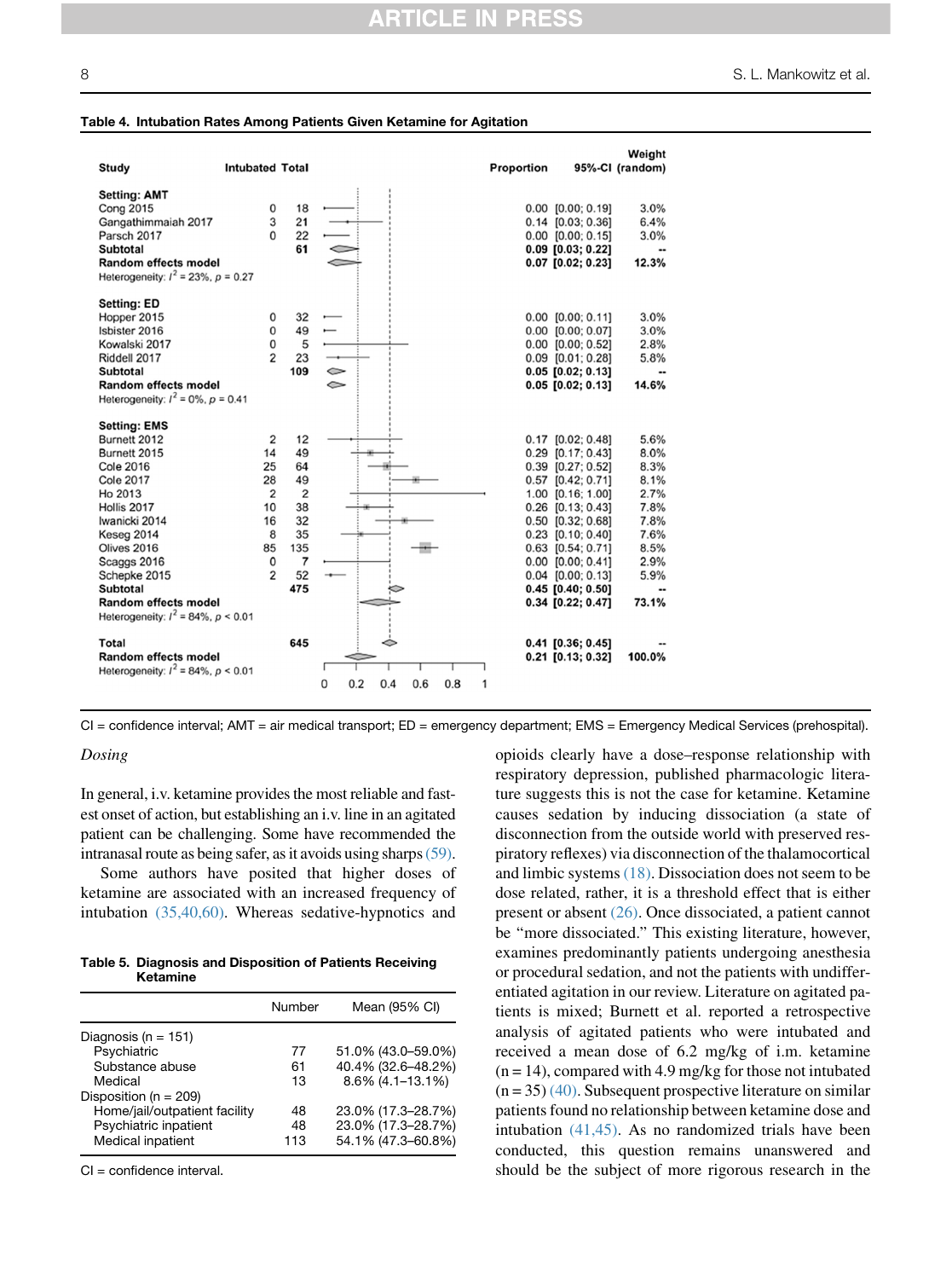future so these vulnerable, critical patients may receive the lowest effective dose of ketamine.

Finally, publication bias may favor studies that demonstrate safety of ketamine use. As recently as 2017, ketamine has been described as a ''novel agent'' and a ''key cog'' for treatment of agitated delirium [\(44,56\)](#page-10-0). In our review, 6 of 18 studies showed zero episodes of intubation related to ketamine [\(27,33,35,36,38,44\)](#page-10-0). A funnel plot shows that only 8 of 18 studies fall within the 95% confidence interval. The shifts are fairly balanced, with five small studies shifted to the left and three larger studies to the right. This argues against a publication bias favoring ketamine (Figure 2).

#### Limitations

Several limitations should be considered when interpreting the results of this study. First, the overall quality of data from all studies is poor. All studies were observational; the majority were retrospective, and some were simply case series. No randomized or blinded trials have been published; such studies are needed to better define the role and side-effect profile of ketamine for agitation.

Second, there likely exists an outcome difference between i.m. and i.v. ketamine. Whereas EMS and ED literature tend to favor i.m. ketamine, AMT literature usually describes i.v. ketamine. Moreover, some papers do not clearly separate patients by route of administration. In addition, many prehospital studies do not include patient weights, making an accurate mg/kg dose calculation impossible. The variation in dosage and routes among studies makes it difficult to draw firm conclusions on the effect of dose on important parameters such as time to sedation and intubation.

Third, our analysis combines data from several heterogeneous settings. For example, one of our measured outcomes was control of agitation. Some studies used a formal agitation grading system, whereas others simply used a summary statement that the agitation was controlled [\(10,41\).](#page-9-0) The definition of ''controlled'' will necessarily vary by setting. Violent behaviors that are tolerated in an ED may be completely unacceptable in a moving ambulance or, much less, small aircraft. Furthermore, patients with agitation in the ED, AMT, or ground EMS may have different risk profiles for critical illness. Patients from the general public transported by ground EMS tend to be far more undifferentiated, and as such, may have a much different risk profile.

Fourth, both study settings and the patients themselves may be heterogeneous. As an example, the largest study on ketamine administered in the ED reported the mean time to sedation was 20 min, even after two doses of



Logit Transformed Proportion

Figure 2. Funnel plot. Eight of 18 studies fall outside the ''funnel'' of the 95% confidence interval. Of those, five smaller studies (with greater standard error) demonstrate lower incidence of intubation. The three studies that show higher rates of intubation included more patients and have smaller standard errors. Taken together, this argues against publication bias.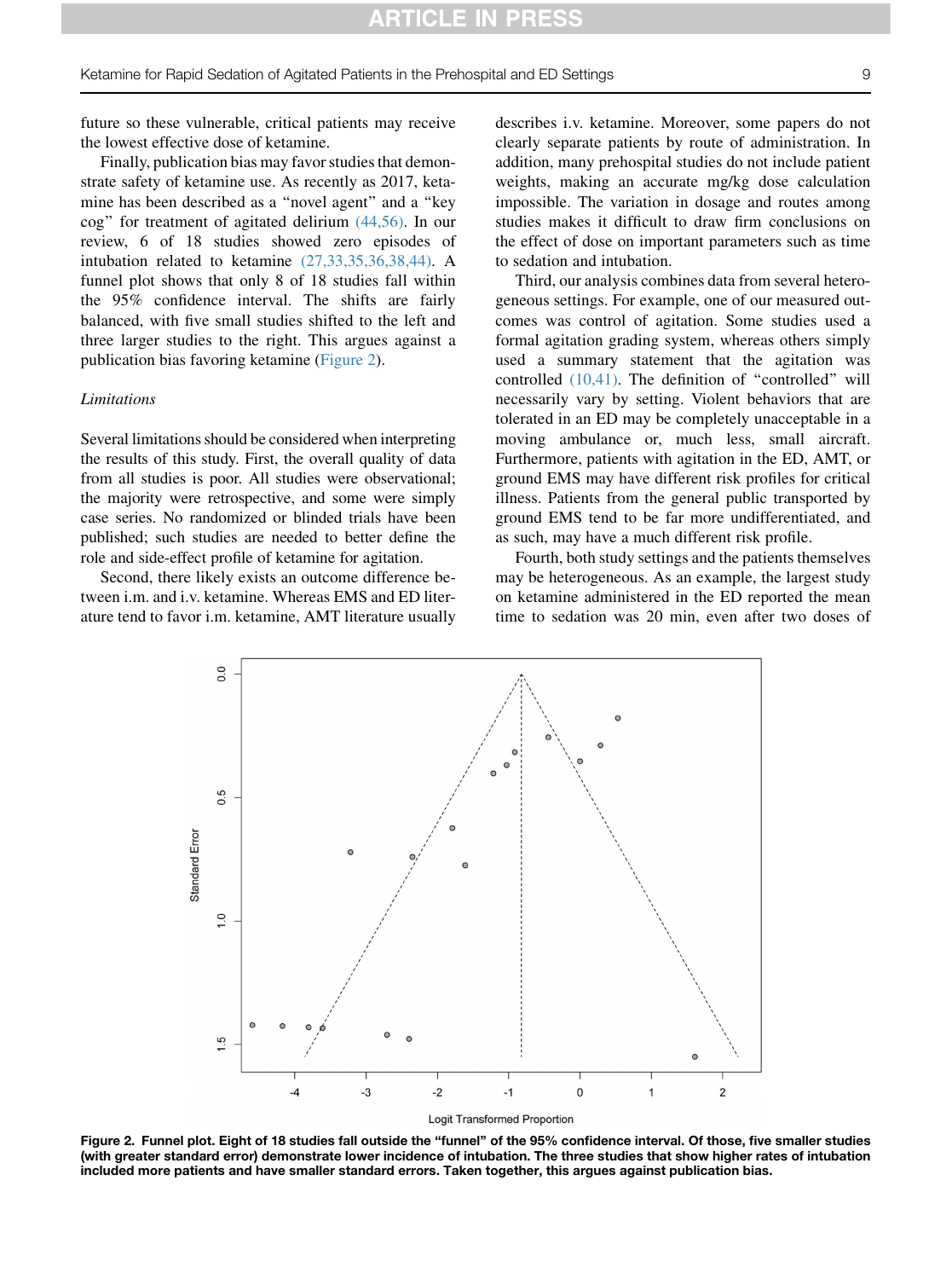<span id="page-9-0"></span>10 mg droperidol were unsuccessful [\(36\)](#page-10-0). This is approximately three times as long as the next lowest study (7 min) and 10 times as long as the lowest study (1.8 min) [\(38,44\).](#page-10-0) It is possible that this group of droperidol-resistant patients are also relatively ketamine-resistant as well due to co-ingestion of other stimulants, and are therefore not representative of the population as a whole. Comparing the use of ketamine as a primary therapy, as opposed to a rescue therapy after multiple doses of antipsychotics, may make interpreting the available data more difficult.

Fifth, our data set may be subject to reporting bias; studies reporting only prehospital (and not ED) data are very likely to miss intubations and adverse respiratory events, as the majority of intubations associated with ketamine are performed on patients who received ketamine by ground EMS providers and were intubated only when they reached the ED.

Sixth, no studies are available to assess the effect of ketamine on psychiatric outcomes for this patient population. As volunteer studies of patients with schizophrenia receiving ketamine have demonstrated, ketamine may worsen hallucinations [\(23,24\)](#page-10-0). If ketamine has a substantially negative impact on the psychiatric outcomes of these patients, it may limit its feasibility in the future. Further study of psychiatric outcomes in these patients is warranted.

Last, comparative data with other sedatives are lacking. Currently, only two studies assessed the effectiveness of ketamine compared with other sedatives; one small study in the ED that was observational in nature, where physicians selected their agent of choice, and one in the prehospital environment that observed the natural change of an EMS protocol from haloperidol to ketamine (10,57). Although both studies suggest ketamine has a more rapid onset of action compared with other agents such as haloperidol or benzodiazepines, both studies suffer from significant selection bias and lack of blinding. Riddell et al. studied a convenience sample of 24 patients where the treating physician specifically chose ketamine for the patient, whereas Cole et al. only studied 64 patients treated with prehospital ketamine brought to a single ED in an observational study of a before/after protocol change. Neither study was blinded (10,46). Furthermore, time to adequate sedation may not be the optimal primary outcome measure. In patients with ExDS, rapid sedation is critical to prevent the metabolic derangements and subsequent associated mortality, however, in the vast majority of agitated patients, the safety and side-effect profile of the agent, such as incidence of respiratory depression, partial dissociation, or extrapyramidal effects, is equally important. Blinded, randomized trials are needed to properly assess the effectiveness of ketamine as well as its true side-effect profile and proclivity to cause respiratory depression.

#### **CONCLUSIONS**

Ketamine seems to provide rapid sedation for the control of agitated patients. This efficiency must be weighed against the strong association with endotracheal intubation, which is far more common when used by EMS for ground transportation in contrast to ketamine used for agitation in the ED or for air medical transport. Other side effects, such as vomiting, hypersalivation, emergence phenomena, and respiratory depression are common, and as such, the emergency physician should be prepared to immediately manage them.

#### **REFERENCES**

- 1. [Lindenmayer JP. The pathophysiology of agitation. J Clin Psychia](http://refhub.elsevier.com/S0736-4679(18)30727-3/sref1)[try 2000;61\(suppl 14\):5–10.](http://refhub.elsevier.com/S0736-4679(18)30727-3/sref1)
- 2. [Pajonk FG, Schmitt P, Biedler A, et al. Psychiatric emergencies in](http://refhub.elsevier.com/S0736-4679(18)30727-3/sref2) [prehospital emergency medical systems: a prospective comparison](http://refhub.elsevier.com/S0736-4679(18)30727-3/sref2) [of two urban settings. Gen Hosp Psychiatry 2008;30:360–6](http://refhub.elsevier.com/S0736-4679(18)30727-3/sref2).
- 3. [Wilson MP, Pepper D, Currier GW, Holloman GH, Feifel D. The psy](http://refhub.elsevier.com/S0736-4679(18)30727-3/sref3)[chopharmacology of agitation: consensus statement of the American](http://refhub.elsevier.com/S0736-4679(18)30727-3/sref3) [Association for Emergency Psychiatry Project BETA psychopharma](http://refhub.elsevier.com/S0736-4679(18)30727-3/sref3)[cology workgroup. West J Emerg Med 2012;13:26–34](http://refhub.elsevier.com/S0736-4679(18)30727-3/sref3).
- 4. [Maguire BJ, Smith S. Injuries and fatalities among emergency med](http://refhub.elsevier.com/S0736-4679(18)30727-3/sref4)[ical technicians and paramedics in the United States. Prehosp](http://refhub.elsevier.com/S0736-4679(18)30727-3/sref4) [Disaster Med 2013;28:376–82.](http://refhub.elsevier.com/S0736-4679(18)30727-3/sref4)
- 5. [Linnoila MI. Benzodiazepines and alcohol. J Psychiatr Res 1990;](http://refhub.elsevier.com/S0736-4679(18)30727-3/sref5) [24\(1 suppl 1\):121–7.](http://refhub.elsevier.com/S0736-4679(18)30727-3/sref5)
- 6. [Martel M, Miner J, Fringer R, et al. Discontinuation of droperidol](http://refhub.elsevier.com/S0736-4679(18)30727-3/sref6) [for the control of acutely agitated out-of-hospital patients. Prehosp](http://refhub.elsevier.com/S0736-4679(18)30727-3/sref6) [Emerg Care 2005;9:44–8.](http://refhub.elsevier.com/S0736-4679(18)30727-3/sref6)
- 7. [Beach SR, Celano CM, Sugrue AM, et al. QT prolongation, torsades](http://refhub.elsevier.com/S0736-4679(18)30727-3/sref7) [de pointes, and psychotropic medications: a 5-year update. Psycho](http://refhub.elsevier.com/S0736-4679(18)30727-3/sref7)[somatics 2018;59:105–22.](http://refhub.elsevier.com/S0736-4679(18)30727-3/sref7)
- 8. [Hatta K, Takahashi T, Nakamura H, et al. The association between](http://refhub.elsevier.com/S0736-4679(18)30727-3/sref8) [intravenous haloperidol and prolonged QT interval. J Clin Psycho](http://refhub.elsevier.com/S0736-4679(18)30727-3/sref8)[pharmacol 2001;21:257–61.](http://refhub.elsevier.com/S0736-4679(18)30727-3/sref8)
- 9. [Ozeki Y, Fujii K, Kurimoto N, et al. QTc prolongation and antipsy](http://refhub.elsevier.com/S0736-4679(18)30727-3/sref9)[chotic medications in a sample of 1017 patients with schizophrenia.](http://refhub.elsevier.com/S0736-4679(18)30727-3/sref9) [Prog Neuropsychopharmacol Biol Psychiatry 2010;34:401–5](http://refhub.elsevier.com/S0736-4679(18)30727-3/sref9).
- 10. [Cole JB, Moore JC, Nystrom PC, et al. A prospective study of ke](http://refhub.elsevier.com/S0736-4679(18)30727-3/sref10)[tamine versus haloperidol for severe prehospital agitation. Clin Tox](http://refhub.elsevier.com/S0736-4679(18)30727-3/sref10)[icol \(Phila\) 2016;54:556–62.](http://refhub.elsevier.com/S0736-4679(18)30727-3/sref10)
- 11. [Macht M, Mull AC, McVaney KE, et al. Comparison of droperidol](http://refhub.elsevier.com/S0736-4679(18)30727-3/sref11) [and haloperidol for use by paramedics: assessment of safety and](http://refhub.elsevier.com/S0736-4679(18)30727-3/sref11) [effectiveness. Prehosp Emerg Care 2014;18:375–80.](http://refhub.elsevier.com/S0736-4679(18)30727-3/sref11)
- 12. [Wang EHZ, Mabasa VH, Loh GW, Ensom MHH. Haloperidol](http://refhub.elsevier.com/S0736-4679(18)30727-3/sref12) [dosing strategies in the treatment of delirium in the critically-ill.](http://refhub.elsevier.com/S0736-4679(18)30727-3/sref12) [Neurocrit Care 2012;16:170–83.](http://refhub.elsevier.com/S0736-4679(18)30727-3/sref12)
- 13. [Dawes DM, Ho JD, Vincent AS, Nystrom PC, Moore JC, Miner JR.](http://refhub.elsevier.com/S0736-4679(18)30727-3/sref13) [The neurocognitive effects of simulated use of force scenarios. Ann](http://refhub.elsevier.com/S0736-4679(18)30727-3/sref13) [Emerg Med 2013;62:S128](http://refhub.elsevier.com/S0736-4679(18)30727-3/sref13).
- 14. [Dawes D, Ho J, Miner J. The neuroendocrine effects of the TASER](http://refhub.elsevier.com/S0736-4679(18)30727-3/sref14) [X26](http://refhub.elsevier.com/S0736-4679(18)30727-3/sref14)®: a brief report. Forensic Sci Int 2009;183:14-9.
- 15. [Ho JD, Dawes DM, Nystrom PC, et al. Markers of acidosis and](http://refhub.elsevier.com/S0736-4679(18)30727-3/sref15) [stress in a sprint versus a conducted electrical weapon. Forensic](http://refhub.elsevier.com/S0736-4679(18)30727-3/sref15) [Sci Int 2013;233:84–9](http://refhub.elsevier.com/S0736-4679(18)30727-3/sref15).
- 16. [Ho JD, Dawes DM, Cole JB, Hottinger JC, Overton KG, Miner JR.](http://refhub.elsevier.com/S0736-4679(18)30727-3/sref16) [Lactate and pH evaluation in exhausted humans with prolonged TA-](http://refhub.elsevier.com/S0736-4679(18)30727-3/sref16)[SER X26 exposure or continued exertion. Forensic Sci Int 2009;](http://refhub.elsevier.com/S0736-4679(18)30727-3/sref16) [190:80–6.](http://refhub.elsevier.com/S0736-4679(18)30727-3/sref16)
- 17. [Martel M, Sterzinger A, Miner J, Clinton J, Biros M. Management](http://refhub.elsevier.com/S0736-4679(18)30727-3/sref17) [of acute undifferentiated agitation in the emergency department: a](http://refhub.elsevier.com/S0736-4679(18)30727-3/sref17) [randomized double-blind trial of droperidol, ziprasidone, and mid](http://refhub.elsevier.com/S0736-4679(18)30727-3/sref17)[azolam. Acad Emerg Med 2005;12:1167–72](http://refhub.elsevier.com/S0736-4679(18)30727-3/sref17).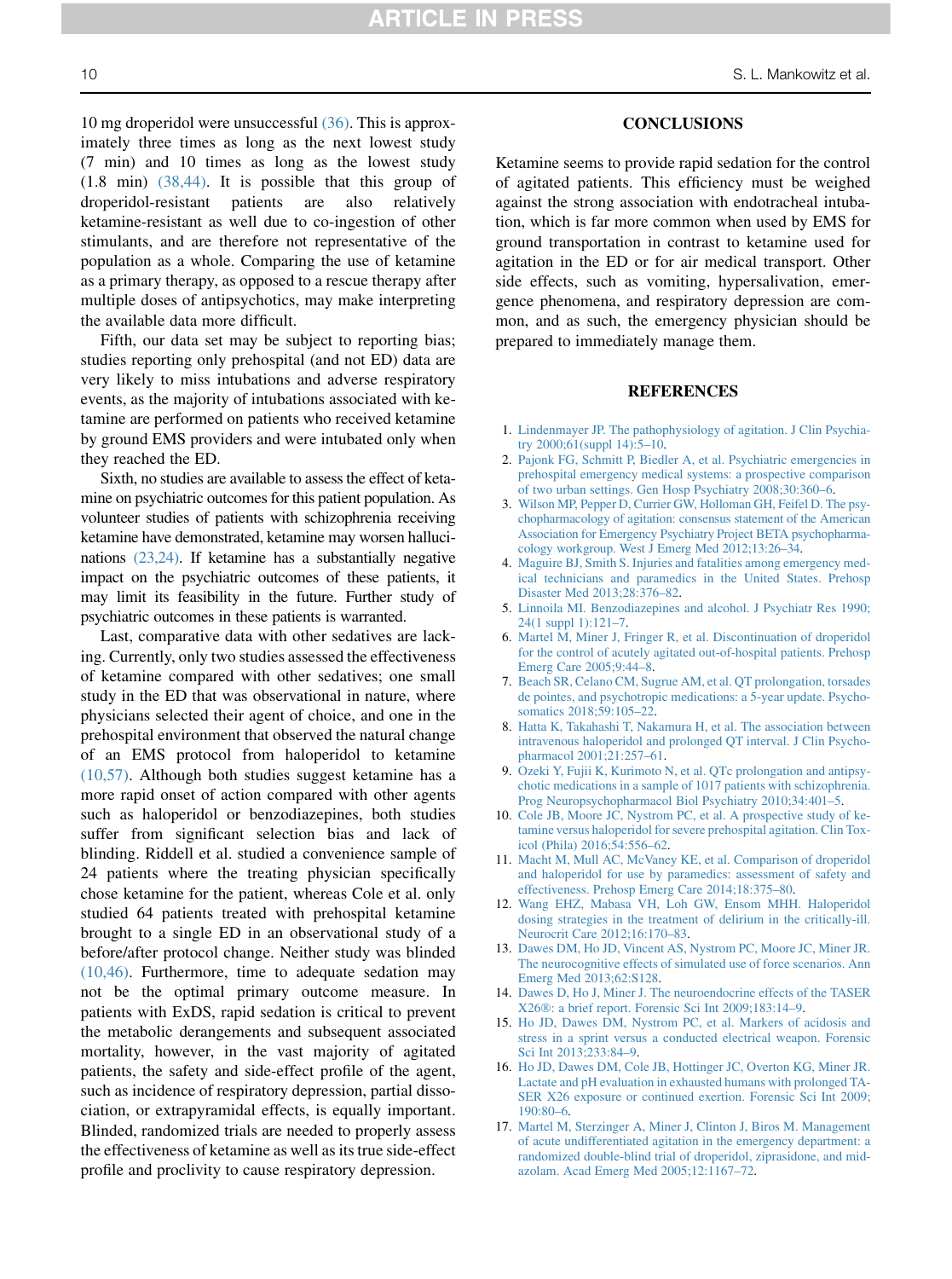# **RTICLE IN PRESS**

#### <span id="page-10-0"></span>Ketamine for Rapid Sedation of Agitated Patients in the Prehospital and ED Settings 11

- 18. [Sleigh J, Harvey M, Voss L, Denny B. Ketamine more mecha](http://refhub.elsevier.com/S0736-4679(18)30727-3/sref18)[nisms of action than just NMDA blockade. Trends Anaesth Crit](http://refhub.elsevier.com/S0736-4679(18)30727-3/sref18) [Care 2014;4:76–81](http://refhub.elsevier.com/S0736-4679(18)30727-3/sref18).
- 19. [Mion G, Villevieille T. Ketamine pharmacology: an update \(phar](http://refhub.elsevier.com/S0736-4679(18)30727-3/sref19)[macodynamics and molecular aspects, recent findings\). CNS Neu](http://refhub.elsevier.com/S0736-4679(18)30727-3/sref19)[rosci Ther 2013;19:370–80.](http://refhub.elsevier.com/S0736-4679(18)30727-3/sref19)
- 20. [Hax SD, Davis K, Stone B, Bledsoe B, Hodnick R. From the oper](http://refhub.elsevier.com/S0736-4679(18)30727-3/sref20)[ating room to the streets: a comprehensive review of the most ver](http://refhub.elsevier.com/S0736-4679(18)30727-3/sref20)[satile item in your drug box. JEMS 2017;42:44–9. 63](http://refhub.elsevier.com/S0736-4679(18)30727-3/sref20).
- 21. [Burger J, Capobianco M, Lovern R, et al. A double-blinded, ran](http://refhub.elsevier.com/S0736-4679(18)30727-3/sref21)[domized, placebo-controlled sub-dissociative dose ketamine pilot](http://refhub.elsevier.com/S0736-4679(18)30727-3/sref21) [study in the treatment of acute depression and suicidality in a mil](http://refhub.elsevier.com/S0736-4679(18)30727-3/sref21)[itary emergency department setting. Mil Med 2016;181:1195–9.](http://refhub.elsevier.com/S0736-4679(18)30727-3/sref21)
- 22. [Kovar JL, Gleisberg GR, Ardeel ER, Basnawi A, Escott MEA. He](http://refhub.elsevier.com/S0736-4679(18)30727-3/sref22)[modynamic changes in patients receiving ketamine sedation by](http://refhub.elsevier.com/S0736-4679(18)30727-3/sref22) [emergency medical services. Acad Emerg Med 2012;19:S87](http://refhub.elsevier.com/S0736-4679(18)30727-3/sref22).
- 23. [Malhotra AK, Pinals DA, Adler CM, et al. Ketamine-induced exac](http://refhub.elsevier.com/S0736-4679(18)30727-3/sref23)[erbation of psychotic symptoms and cognitive impairment in](http://refhub.elsevier.com/S0736-4679(18)30727-3/sref23) [neuroleptic-free schizophrenics. Neuropsychopharmacology 1997;](http://refhub.elsevier.com/S0736-4679(18)30727-3/sref23) [17:141–50.](http://refhub.elsevier.com/S0736-4679(18)30727-3/sref23)
- 24. [Lahti AC, Koffel B, LaPorte D, Tamminga CA. Subanesthetic doses](http://refhub.elsevier.com/S0736-4679(18)30727-3/sref24) [of ketamine stimulate psychosis in schizophrenia. Neuropsycho](http://refhub.elsevier.com/S0736-4679(18)30727-3/sref24)[pharmacology 1995;13:9–19.](http://refhub.elsevier.com/S0736-4679(18)30727-3/sref24)
- 25. [American College of Emergency Physicians Clinical Policies Sub](http://refhub.elsevier.com/S0736-4679(18)30727-3/sref25)[committee on the Adult Psychiatric Patient, Nazarian DJ, Broder JS,](http://refhub.elsevier.com/S0736-4679(18)30727-3/sref25) [et al. Clinical policy: critical issues in the diagnosis and manage](http://refhub.elsevier.com/S0736-4679(18)30727-3/sref25)[ment of the adult psychiatric patient in the emergency department.](http://refhub.elsevier.com/S0736-4679(18)30727-3/sref25) [Ann Emerg Med 2017;69:480–98.](http://refhub.elsevier.com/S0736-4679(18)30727-3/sref25)
- 26. [Green SM, Roback MG, Kennedy RM, Krauss B. Clinical practice](http://refhub.elsevier.com/S0736-4679(18)30727-3/sref26) [guideline for emergency department ketamine dissociative seda](http://refhub.elsevier.com/S0736-4679(18)30727-3/sref26)[tion: 2011 update. Ann Emerg Med 2011;57:449–61](http://refhub.elsevier.com/S0736-4679(18)30727-3/sref26).
- 27. [Le Cong M, Humble I. A ketamine protocol and intubation rates for](http://refhub.elsevier.com/S0736-4679(18)30727-3/sref27) [psychiatric air medical retrieval. Air Med J 2015;34:357–9.](http://refhub.elsevier.com/S0736-4679(18)30727-3/sref27)
- 28. [Moher D, Liberati A, Tetzlaff J, Altman D, The PRISMA Group.](http://refhub.elsevier.com/S0736-4679(18)30727-3/sref28) [Preferred reporting items for systematic reviews and meta analyses:](http://refhub.elsevier.com/S0736-4679(18)30727-3/sref28) [the Prisma Statement. PLoS Med 2009;6:e1000097.](http://refhub.elsevier.com/S0736-4679(18)30727-3/sref28)
- 29. [Stroup DF, Berlin JA, Morton SC, et al. Meta-analysis of observa](http://refhub.elsevier.com/S0736-4679(18)30727-3/sref29)[tional studies in epidemiology: a proposal for reporting. JAMA](http://refhub.elsevier.com/S0736-4679(18)30727-3/sref29) [2000;283:2008–12.](http://refhub.elsevier.com/S0736-4679(18)30727-3/sref29)
- 30. [Schopfel J. Towards a Prague definition of gray literature. Gray J](http://refhub.elsevier.com/S0736-4679(18)30727-3/sref30) [2011;7:5–18.](http://refhub.elsevier.com/S0736-4679(18)30727-3/sref30)
- 31. [Slim K, Nini E, Forestier D, Kwiatkowski F, Panis Y, Chipponi J.](http://refhub.elsevier.com/S0736-4679(18)30727-3/sref31) [Methodological index for non-randomized studies \(MINORS\):](http://refhub.elsevier.com/S0736-4679(18)30727-3/sref31) [development and validation of a new instrument. ANZ J Surg](http://refhub.elsevier.com/S0736-4679(18)30727-3/sref31) [2003;73:712–6.](http://refhub.elsevier.com/S0736-4679(18)30727-3/sref31)
- 32. [Gangathimmaiah V, Le Cong M, Wilson M, et al. Ketamine seda](http://refhub.elsevier.com/S0736-4679(18)30727-3/sref32)[tion for patients with acute behavioral disturbance during aero](http://refhub.elsevier.com/S0736-4679(18)30727-3/sref32)[medical retrieval: a retrospective chart review. Air Med J 2017;](http://refhub.elsevier.com/S0736-4679(18)30727-3/sref32) [36:311–4](http://refhub.elsevier.com/S0736-4679(18)30727-3/sref32).
- 33. [Parsch CS, Boonstra A, Teubner D, Emmerton W, McKenny B,](http://refhub.elsevier.com/S0736-4679(18)30727-3/sref33) [Ellis DY. Ketamine reduces the need for intubation in patients](http://refhub.elsevier.com/S0736-4679(18)30727-3/sref33) [with acute severe mental illness and agitation requiring transport](http://refhub.elsevier.com/S0736-4679(18)30727-3/sref33) [to definitive care: an observational study. Emerg Med Australas](http://refhub.elsevier.com/S0736-4679(18)30727-3/sref33) [2017;29:291–6.](http://refhub.elsevier.com/S0736-4679(18)30727-3/sref33)
- 34. [Burnett AM, Salzman JG, Griffith KR, Kroeger B, Frascone RJ. The](http://refhub.elsevier.com/S0736-4679(18)30727-3/sref34) [emergency department experience with prehospital ketamine: a](http://refhub.elsevier.com/S0736-4679(18)30727-3/sref34) [case series of 13 patients. Prehosp Emerg Care 2012;16:553–9.](http://refhub.elsevier.com/S0736-4679(18)30727-3/sref34)
- 35. [Hopper AB, Vilke GM, Castillo EM, Campillo A, Davie T,](http://refhub.elsevier.com/S0736-4679(18)30727-3/sref35) [Wilson MP. Ketamine use for acute agitation in the emergency](http://refhub.elsevier.com/S0736-4679(18)30727-3/sref35) [department. J Emerg Med 2015;48:712–9](http://refhub.elsevier.com/S0736-4679(18)30727-3/sref35).
- 36. [Isbister GK, Calver LA, Downes MA, Page CB. Ketamine as rescue](http://refhub.elsevier.com/S0736-4679(18)30727-3/sref36) [treatment for difficult-to-sedate severe acute behavioral disturbance](http://refhub.elsevier.com/S0736-4679(18)30727-3/sref36) [in the emergency department. Ann Emerg Med 2016;67:581–7.](http://refhub.elsevier.com/S0736-4679(18)30727-3/sref36)
- 37. [Keseg D, Cortez E, Rund D, Caterino J. The use of prehospital ke](http://refhub.elsevier.com/S0736-4679(18)30727-3/sref37)[tamine for control of agitation in a metropolitan firefighter-based](http://refhub.elsevier.com/S0736-4679(18)30727-3/sref37) [EMS system. Prehosp Emerg Care 2015;19:110–5](http://refhub.elsevier.com/S0736-4679(18)30727-3/sref37).
- 38. [Scaggs TR, Glass DM, Hutchcraft MG, Weir WB. Prehospital keta](http://refhub.elsevier.com/S0736-4679(18)30727-3/sref38)[mine is a safe and effective treatment for excited delirium in a com](http://refhub.elsevier.com/S0736-4679(18)30727-3/sref38)[munity hospital based EMS system. Prehosp Disaster Med 2016;31:](http://refhub.elsevier.com/S0736-4679(18)30727-3/sref38) [563–9](http://refhub.elsevier.com/S0736-4679(18)30727-3/sref38).
- 39. [Scheppke KA, Braghiroli J, Shalaby M, Chait R. Prehospital use of](http://refhub.elsevier.com/S0736-4679(18)30727-3/sref39) [i.m. ketamine for sedation of violent and agitated patients. West J](http://refhub.elsevier.com/S0736-4679(18)30727-3/sref39) [Emerg Med 2014;15:736–41](http://refhub.elsevier.com/S0736-4679(18)30727-3/sref39).
- 40. [Burnett AM, Peterson BK, Stellpflug SJ, et al. The association be](http://refhub.elsevier.com/S0736-4679(18)30727-3/sref40)[tween ketamine given for prehospital chemical restraint with intu](http://refhub.elsevier.com/S0736-4679(18)30727-3/sref40)[bation and hospital admission. Am J Emerg Med 2015;33:76–9](http://refhub.elsevier.com/S0736-4679(18)30727-3/sref40).
- 41. [Cole JB, Klein LR, Nystrom PC, et al. A prospective study of keta](http://refhub.elsevier.com/S0736-4679(18)30727-3/sref41)[mine as primary therapy for prehospital profound agitation. Am J](http://refhub.elsevier.com/S0736-4679(18)30727-3/sref41) [Emerg Med 2018;36:789–96](http://refhub.elsevier.com/S0736-4679(18)30727-3/sref41).
- 42. [Hollis GJ, Keene TM, Ardlie RM, Caldicott DGE, Stapleton SG.](http://refhub.elsevier.com/S0736-4679(18)30727-3/sref42) [Prehospital ketamine use by paramedics in the Australian Capital](http://refhub.elsevier.com/S0736-4679(18)30727-3/sref42) [Territory: a 12 month retrospective analysis. Emerg Med Australas](http://refhub.elsevier.com/S0736-4679(18)30727-3/sref42) [2017;29:89–95.](http://refhub.elsevier.com/S0736-4679(18)30727-3/sref42)
- 43. [Iwanicki JL, Barrett W, Saghafi O, et al. Prehospital ketamine for](http://refhub.elsevier.com/S0736-4679(18)30727-3/sref43) [excited delirium in the setting of acute drug intoxication. Clin Tox](http://refhub.elsevier.com/S0736-4679(18)30727-3/sref43)[icol 2014;52:685–6](http://refhub.elsevier.com/S0736-4679(18)30727-3/sref43).
- 44. [Kowalski JM, Kopec KT, Lavelle J, Osterhoudt K. A novel agent for](http://refhub.elsevier.com/S0736-4679(18)30727-3/sref44) [management of agitated delirium. Pediatr Emerg Care 2017;33:](http://refhub.elsevier.com/S0736-4679(18)30727-3/sref44) [e58–62](http://refhub.elsevier.com/S0736-4679(18)30727-3/sref44).
- 45. [Olives TD, Nystrom PC, Cole JB, Dodd KW, Ho JD. Intubation of](http://refhub.elsevier.com/S0736-4679(18)30727-3/sref45) [profoundly agitated patients treated with prehospital ketamine. Pre](http://refhub.elsevier.com/S0736-4679(18)30727-3/sref45)[hosp Disaster Med 2016;31:593–602](http://refhub.elsevier.com/S0736-4679(18)30727-3/sref45).
- 46. [Riddell J, Tran A, Bengiamin R, Hendey GW, Armenian P. Keta](http://refhub.elsevier.com/S0736-4679(18)30727-3/sref46)[mine as a first-line treatment for severely agitated emergency](http://refhub.elsevier.com/S0736-4679(18)30727-3/sref46) [department patients. Am J Emerg Med 2017;35:1000–4.](http://refhub.elsevier.com/S0736-4679(18)30727-3/sref46)
- 47. [Ho JD, Smith SW, Nystrom PC, et al. Prehospital emergency care](http://refhub.elsevier.com/S0736-4679(18)30727-3/sref47) [successful management of excited delirium syndrome with preho](http://refhub.elsevier.com/S0736-4679(18)30727-3/sref47)[spital ketamine: two case examples. Prehosp Emerg Care 2013;](http://refhub.elsevier.com/S0736-4679(18)30727-3/sref47)  $17:274-9$ .
- 48. [Burnett AM, Panchal D, Peterson B, et al. The administration of](http://refhub.elsevier.com/S0736-4679(18)30727-3/sref48) [pre-hospital ketamine for chemical restraint does not prolong on](http://refhub.elsevier.com/S0736-4679(18)30727-3/sref48)[scene times compared to haloperidol based sedation. Australas J](http://refhub.elsevier.com/S0736-4679(18)30727-3/sref48) [Paramed 2015;12:1–6.](http://refhub.elsevier.com/S0736-4679(18)30727-3/sref48)
- 49. [Le Cong M, Gynther B, Hunter E, Schuller P. Ketamine sedation for](http://refhub.elsevier.com/S0736-4679(18)30727-3/sref49) [patients with acute agitation and psychiatric illness requiring aero](http://refhub.elsevier.com/S0736-4679(18)30727-3/sref49)[medical retrieval. Emerg Med J 2012;29:335–7.](http://refhub.elsevier.com/S0736-4679(18)30727-3/sref49)
- 50. [Melamed E, Oron Y, Ben-Avraham R, Blumenfeld A, Lin G. The](http://refhub.elsevier.com/S0736-4679(18)30727-3/sref50) [combative multitrauma patient: a protocol for prehospital manage](http://refhub.elsevier.com/S0736-4679(18)30727-3/sref50)[ment. Eur J Emerg Med 2007;14:265–8](http://refhub.elsevier.com/S0736-4679(18)30727-3/sref50).
- 51. [Svenson JE, Abernathy MK. Ketamine for prehospital use: new](http://refhub.elsevier.com/S0736-4679(18)30727-3/sref51) [look at an old drug. Am J Emerg Med 2007;25:977–80.](http://refhub.elsevier.com/S0736-4679(18)30727-3/sref51)
- 52. [Black N. Why we need observational studies to evaluate the effec](http://refhub.elsevier.com/S0736-4679(18)30727-3/sref52)[tiveness of health care. BMJ 1996;312:1215–8](http://refhub.elsevier.com/S0736-4679(18)30727-3/sref52).
- 53. [Reeves BC, Higgins JPT, Ramsay C, Shea B, Tugwell P, Wells GA.](http://refhub.elsevier.com/S0736-4679(18)30727-3/sref53) [An introduction to methodological issues when including non](http://refhub.elsevier.com/S0736-4679(18)30727-3/sref53)[randomised studies in systematic reviews on the effects of interven](http://refhub.elsevier.com/S0736-4679(18)30727-3/sref53)[tions. Res Synth Methods 2013;4:1–11.](http://refhub.elsevier.com/S0736-4679(18)30727-3/sref53)
- 54. [El Dib R, Nascimento Junior P, Kapoor A. An alternative approach](http://refhub.elsevier.com/S0736-4679(18)30727-3/sref54) [to deal with the absence of clinical trials: a proportional meta](http://refhub.elsevier.com/S0736-4679(18)30727-3/sref54)[analysis of case series studies. Acta Cir Bras 2013;28:870–6.](http://refhub.elsevier.com/S0736-4679(18)30727-3/sref54)
- 55. [Murad MH, Sultan S, Haffar S, Bazerbachi F. Methodological qual](http://refhub.elsevier.com/S0736-4679(18)30727-3/sref55)[ity and synthesis of case series and case reports. BMJ Evid Based](http://refhub.elsevier.com/S0736-4679(18)30727-3/sref55) [Med 2018;23:60–3.](http://refhub.elsevier.com/S0736-4679(18)30727-3/sref55)
- 56. [Hozo SP, Djulbegovic B, Hozo I. Estimating the mean and variance](http://refhub.elsevier.com/S0736-4679(18)30727-3/sref56) [from the median, range, and the size of a sample. BMC Med Res](http://refhub.elsevier.com/S0736-4679(18)30727-3/sref56) [Methodol 2005;5:1–10](http://refhub.elsevier.com/S0736-4679(18)30727-3/sref56).
- 57. [Riddell J, Armenian P, Tran A, Bengiamin R, Hendey GW. A pro](http://refhub.elsevier.com/S0736-4679(18)30727-3/sref57)[spective observational study of ketamine for sedation of acutely](http://refhub.elsevier.com/S0736-4679(18)30727-3/sref57) [agitated emergency department patients. Acad Emerg Med 2015;](http://refhub.elsevier.com/S0736-4679(18)30727-3/sref57) [22\(5 suppl 1\):S320](http://refhub.elsevier.com/S0736-4679(18)30727-3/sref57).
- 58. [Hibbs NT, Kirby SE, Seitz CS. 417 Comparison of the safety and](http://refhub.elsevier.com/S0736-4679(18)30727-3/sref58) [efficacy of ketamine versus olanzapine for sedation of violent](http://refhub.elsevier.com/S0736-4679(18)30727-3/sref58) [agitated patients in a community emergency department. Ann](http://refhub.elsevier.com/S0736-4679(18)30727-3/sref58) [Emerg Med 2012;60:S147](http://refhub.elsevier.com/S0736-4679(18)30727-3/sref58).
- 59. [Normandin PA, Khorey SJ, Donahue MA, Benotti SA,](http://refhub.elsevier.com/S0736-4679(18)30727-3/sref59) [Manning BA. Use of intranasal ketamine for the severely agitated](http://refhub.elsevier.com/S0736-4679(18)30727-3/sref59) [or violent ED patient. J Emerg Nurs 2016;42:61–3](http://refhub.elsevier.com/S0736-4679(18)30727-3/sref59).
- 60. [Hayes BD. Ketamine for agitation: a key cog in the prehospital](http://refhub.elsevier.com/S0736-4679(18)30727-3/sref60) [treatment armamentarium wheelhouse. Clin Toxicol \(Phila\) 2016;](http://refhub.elsevier.com/S0736-4679(18)30727-3/sref60) [3650:1–2.](http://refhub.elsevier.com/S0736-4679(18)30727-3/sref60)